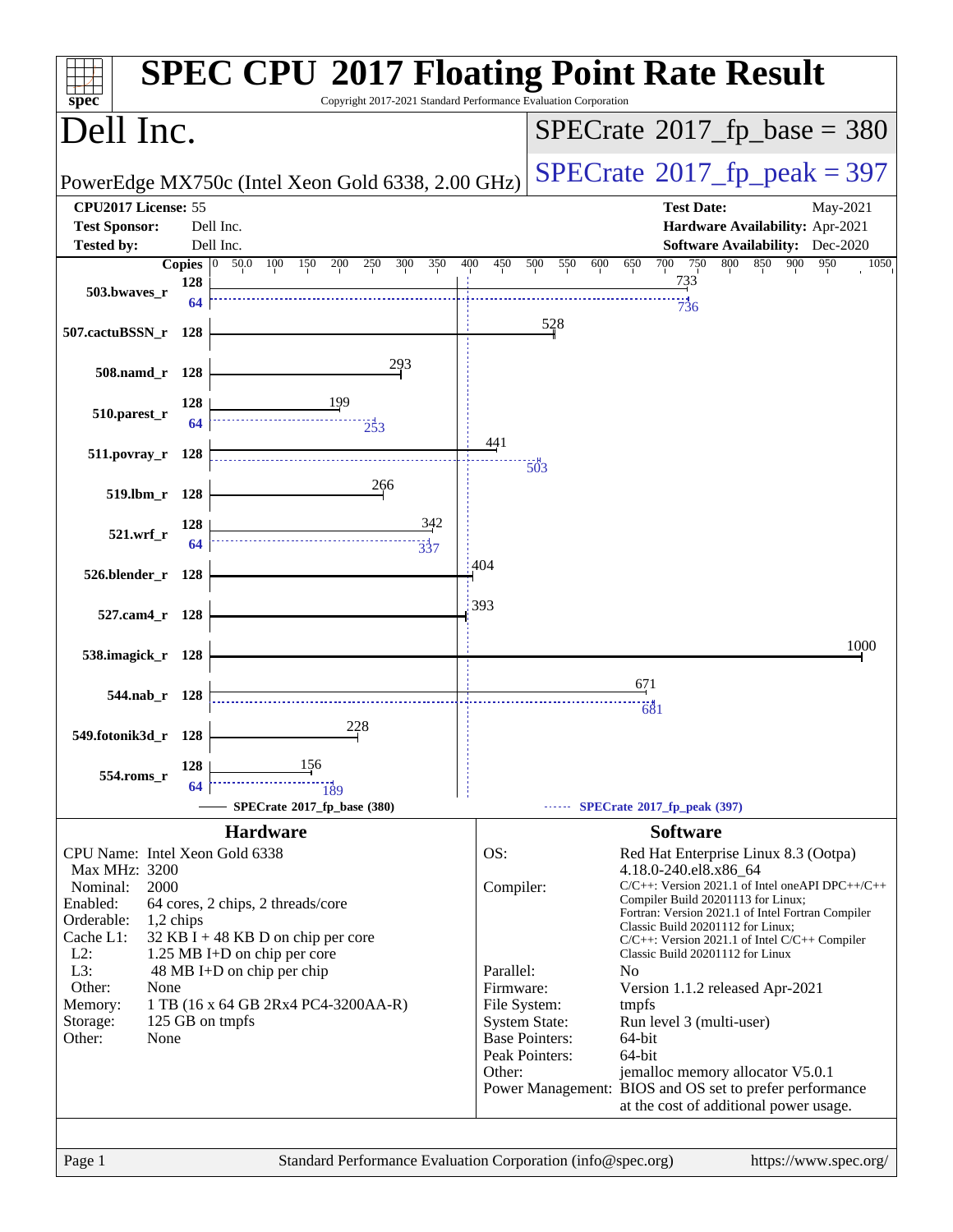| <b>SPEC CPU®2017 Floating Point Rate Result</b><br>Copyright 2017-2021 Standard Performance Evaluation Corporation<br>$spec^*$ |                                                                                                          |                |       |                |               |                |                |               |                |              |                                            |              |                                        |              |
|--------------------------------------------------------------------------------------------------------------------------------|----------------------------------------------------------------------------------------------------------|----------------|-------|----------------|---------------|----------------|----------------|---------------|----------------|--------------|--------------------------------------------|--------------|----------------------------------------|--------------|
| Dell Inc.                                                                                                                      |                                                                                                          |                |       |                |               |                |                |               |                |              | $SPECTate$ <sup>®</sup> 2017_fp_base = 380 |              |                                        |              |
| $SPECTate@2017_fp\_peak = 397$<br>PowerEdge MX750c (Intel Xeon Gold 6338, 2.00 GHz)                                            |                                                                                                          |                |       |                |               |                |                |               |                |              |                                            |              |                                        |              |
| CPU2017 License: 55<br><b>Test Date:</b><br>May-2021                                                                           |                                                                                                          |                |       |                |               |                |                |               |                |              |                                            |              |                                        |              |
| <b>Test Sponsor:</b>                                                                                                           | Dell Inc.                                                                                                |                |       |                |               |                |                |               |                |              |                                            |              | Hardware Availability: Apr-2021        |              |
| <b>Tested by:</b>                                                                                                              | Dell Inc.                                                                                                |                |       |                |               |                |                |               |                |              |                                            |              | <b>Software Availability:</b> Dec-2020 |              |
| <b>Results Table</b>                                                                                                           |                                                                                                          |                |       |                |               |                |                |               |                |              |                                            |              |                                        |              |
|                                                                                                                                |                                                                                                          |                |       | <b>Base</b>    |               |                |                |               |                |              | <b>Peak</b>                                |              |                                        |              |
| <b>Benchmark</b>                                                                                                               | <b>Copies</b>                                                                                            | <b>Seconds</b> | Ratio | <b>Seconds</b> | Ratio         | <b>Seconds</b> | Ratio          | <b>Copies</b> | <b>Seconds</b> | <b>Ratio</b> | <b>Seconds</b>                             | <b>Ratio</b> | <b>Seconds</b>                         | <b>Ratio</b> |
| 503.bwaves_r                                                                                                                   | 128                                                                                                      | 1750           | 733   | 1750           | 733           |                |                | 64            | 872            | 736          | 872                                        | 736          |                                        |              |
| 507.cactuBSSN r                                                                                                                | 128                                                                                                      | 306            | 530   | 307            | 528           |                |                | 128           | 306            | 530          | 307                                        | 528          |                                        |              |
| 508.namd_r                                                                                                                     | 128                                                                                                      | 413            | 294   | 415            | 293           |                |                | 128           | 413            | 294          | 415                                        | 293          |                                        |              |
| 510.parest_r                                                                                                                   | 128                                                                                                      | 1680           | 199   | 1679           | 199           |                |                | 64            | 661            | 253          | 661                                        | 253          |                                        |              |
| 511.povray_r                                                                                                                   | 128                                                                                                      | 677            | 441   | 678            | 441           |                |                | 128           | 594            | 503          | 589                                        | 507          |                                        |              |
| 519.1bm_r                                                                                                                      | 128                                                                                                      | 506            | 266   | 506            | 267           |                |                | 128           | 506            | 266          | 506                                        | 267          |                                        |              |
| 521.wrf r                                                                                                                      | 128                                                                                                      | 838            | 342   | 837            | 343           |                |                | 64            | 425            | 337          | 425                                        | 337          |                                        |              |
| 526.blender_r                                                                                                                  | 128                                                                                                      | 483            | 404   | 483            | 404           |                |                | 128           | 483            | 404          | 483                                        | 404          |                                        |              |
| 527.cam4_r                                                                                                                     | 128                                                                                                      | 569            | 393   | 568            | 394           |                |                | 128           | 569            | 393          | 568                                        | 394          |                                        |              |
| 538.imagick_r                                                                                                                  | 128                                                                                                      | 318            | 1000  | 317            | 1000          |                |                | 128           | 318            | <b>1000</b>  | 317                                        | 1000         |                                        |              |
| 544.nab r                                                                                                                      | 128                                                                                                      | 321            | 671   | 321            | 671           |                |                | 128           | 316            | 681          | 315                                        | 683          |                                        |              |
| 549.fotonik3d r                                                                                                                | 128                                                                                                      | 2191           | 228   | 2190           | 228           |                |                | 128           | 2191           | 228          | 2190                                       | 228          |                                        |              |
| 554.roms_r                                                                                                                     | 128                                                                                                      | 1306           | 156   | 1299           | 157           |                |                | 64            | 537            | 189          | 537                                        | 190          |                                        |              |
| $SPECrate^*2017_fp\_base =$                                                                                                    |                                                                                                          |                | 380   |                |               |                |                |               |                |              |                                            |              |                                        |              |
| $SPECrate^{\circ}2017$ _fp_peak =<br>397                                                                                       |                                                                                                          |                |       |                |               |                |                |               |                |              |                                            |              |                                        |              |
|                                                                                                                                | Results appear in the order in which they were run. Bold underlined text indicates a median measurement. |                |       |                |               |                |                |               |                |              |                                            |              |                                        |              |
|                                                                                                                                |                                                                                                          |                |       |                | $\sim$ $\sim$ |                | $\bullet$ . TT |               |                |              |                                            |              |                                        |              |

## **[Submit Notes](http://www.spec.org/auto/cpu2017/Docs/result-fields.html#SubmitNotes)**

 The numactl mechanism was used to bind copies to processors. The config file option 'submit' was used to generate numactl commands to bind each copy to a specific processor. For details, please see the config file.

## **[Operating System Notes](http://www.spec.org/auto/cpu2017/Docs/result-fields.html#OperatingSystemNotes)**

Stack size set to unlimited using "ulimit -s unlimited"

## **[Environment Variables Notes](http://www.spec.org/auto/cpu2017/Docs/result-fields.html#EnvironmentVariablesNotes)**

Environment variables set by runcpu before the start of the run: LD\_LIBRARY\_PATH = "/mnt/ramdisk/cpu2017-1.1.7-ic2021.1/lib/intel64:/mnt/ramdisk/cpu2017-1. 1.7-ic2021.1/je5.0.1-64" MALLOC\_CONF = "retain:true"

## **[General Notes](http://www.spec.org/auto/cpu2017/Docs/result-fields.html#GeneralNotes)**

 Binaries compiled on a system with 1x Intel Core i9-7980XE CPU + 64GB RAM memory using Red Hat Enterprise Linux 8.1

**(Continued on next page)**

Page 2 Standard Performance Evaluation Corporation [\(info@spec.org\)](mailto:info@spec.org) <https://www.spec.org/>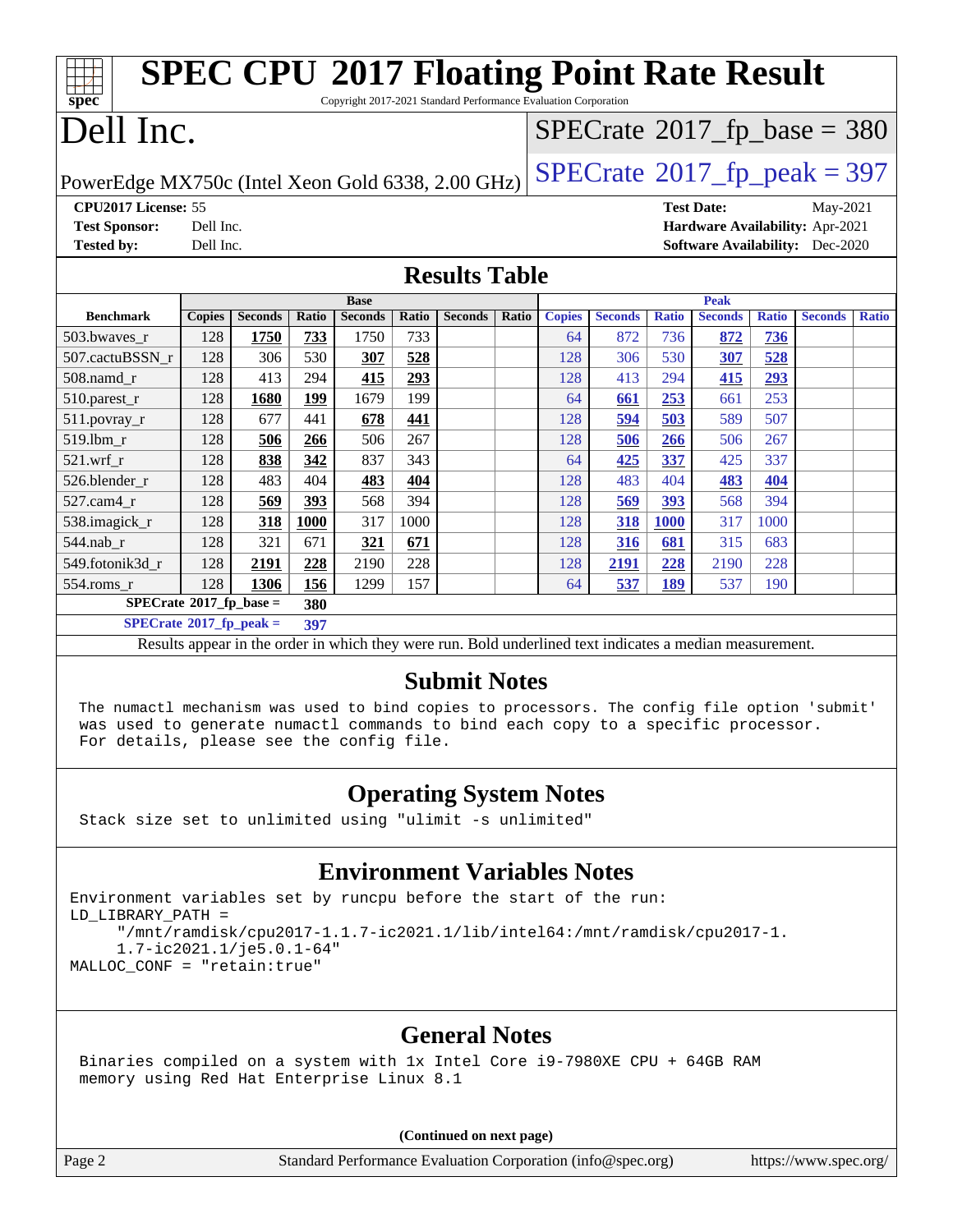| $Spec^*$             | <b>SPEC CPU®2017 Floating Point Rate Result</b><br>Copyright 2017-2021 Standard Performance Evaluation Corporation |                                            |                                        |
|----------------------|--------------------------------------------------------------------------------------------------------------------|--------------------------------------------|----------------------------------------|
| Dell Inc.            |                                                                                                                    | $SPECrate^{\circ}2017$ _fp_base = 380      |                                        |
|                      | PowerEdge MX750c (Intel Xeon Gold 6338, 2.00 GHz)                                                                  | $SPECTate$ <sup>®</sup> 2017_fp_peak = 397 |                                        |
| CPU2017 License: 55  |                                                                                                                    | <b>Test Date:</b>                          | May-2021                               |
| <b>Test Sponsor:</b> | Dell Inc.                                                                                                          |                                            | <b>Hardware Availability: Apr-2021</b> |
| <b>Tested by:</b>    | Dell Inc.                                                                                                          |                                            | <b>Software Availability:</b> Dec-2020 |

## **[General Notes \(Continued\)](http://www.spec.org/auto/cpu2017/Docs/result-fields.html#GeneralNotes)**

 NA: The test sponsor attests, as of date of publication, that CVE-2017-5754 (Meltdown) is mitigated in the system as tested and documented. Yes: The test sponsor attests, as of date of publication, that CVE-2017-5753 (Spectre variant 1) is mitigated in the system as tested and documented. Yes: The test sponsor attests, as of date of publication, that CVE-2017-5715 (Spectre variant 2) is mitigated in the system as tested and documented.

 Transparent Huge Pages enabled by default Prior to runcpu invocation Filesystem page cache synced and cleared with: sync; echo 3> /proc/sys/vm/drop\_caches runcpu command invoked through numactl i.e.: numactl --interleave=all runcpu <etc> jemalloc, a general purpose malloc implementation built with the RedHat Enterprise 7.5, and the system compiler gcc 4.8.5 sources available from jemalloc.net or<https://github.com/jemalloc/jemalloc/releases>

Benchmark run from a 125 GB ramdisk created with the cmd: "mount -t tmpfs -o size=125G tmpfs /mnt/ramdisk"

## **[Platform Notes](http://www.spec.org/auto/cpu2017/Docs/result-fields.html#PlatformNotes)**

| BIOS Settings:                                                                                                                                                                                                                                                                                                                                                                         |  |  |  |  |
|----------------------------------------------------------------------------------------------------------------------------------------------------------------------------------------------------------------------------------------------------------------------------------------------------------------------------------------------------------------------------------------|--|--|--|--|
| Sub NUMA Cluster : 2-Way Clustering                                                                                                                                                                                                                                                                                                                                                    |  |  |  |  |
| Virtualization Technology: Disabled                                                                                                                                                                                                                                                                                                                                                    |  |  |  |  |
|                                                                                                                                                                                                                                                                                                                                                                                        |  |  |  |  |
| System Profile : Custom                                                                                                                                                                                                                                                                                                                                                                |  |  |  |  |
| CPU Power Management : Maximum Performance                                                                                                                                                                                                                                                                                                                                             |  |  |  |  |
| C1E : Disabled                                                                                                                                                                                                                                                                                                                                                                         |  |  |  |  |
| C States : Autonomous                                                                                                                                                                                                                                                                                                                                                                  |  |  |  |  |
| Memory Patrol Scrub: Disabled                                                                                                                                                                                                                                                                                                                                                          |  |  |  |  |
| Energy Efficiency Policy : Performance                                                                                                                                                                                                                                                                                                                                                 |  |  |  |  |
| CPU Interconnect Bus Link                                                                                                                                                                                                                                                                                                                                                              |  |  |  |  |
| Power Management : Disabled                                                                                                                                                                                                                                                                                                                                                            |  |  |  |  |
| Sysinfo program /mnt/ramdisk/cpu2017-1.1.7-ic2021.1/bin/sysinfo<br>Rev: r6538 of 2020-09-24 e8664e66d2d7080afeaa89d4b38e2f1c<br>running on localhost.localdomain Thu May 6 09:33:42 2021<br>SUT (System Under Test) info as seen by some common utilities.<br>For more information on this section, see<br>https://www.spec.org/cpu2017/Docs/config.html#sysinfo<br>From /proc/cpuinfo |  |  |  |  |
| model name : Intel(R) $Xeon(R)$ Gold 6338 CPU @ 2.00GHz<br>2 "physical id"s (chips)                                                                                                                                                                                                                                                                                                    |  |  |  |  |
| (Continued on next page)                                                                                                                                                                                                                                                                                                                                                               |  |  |  |  |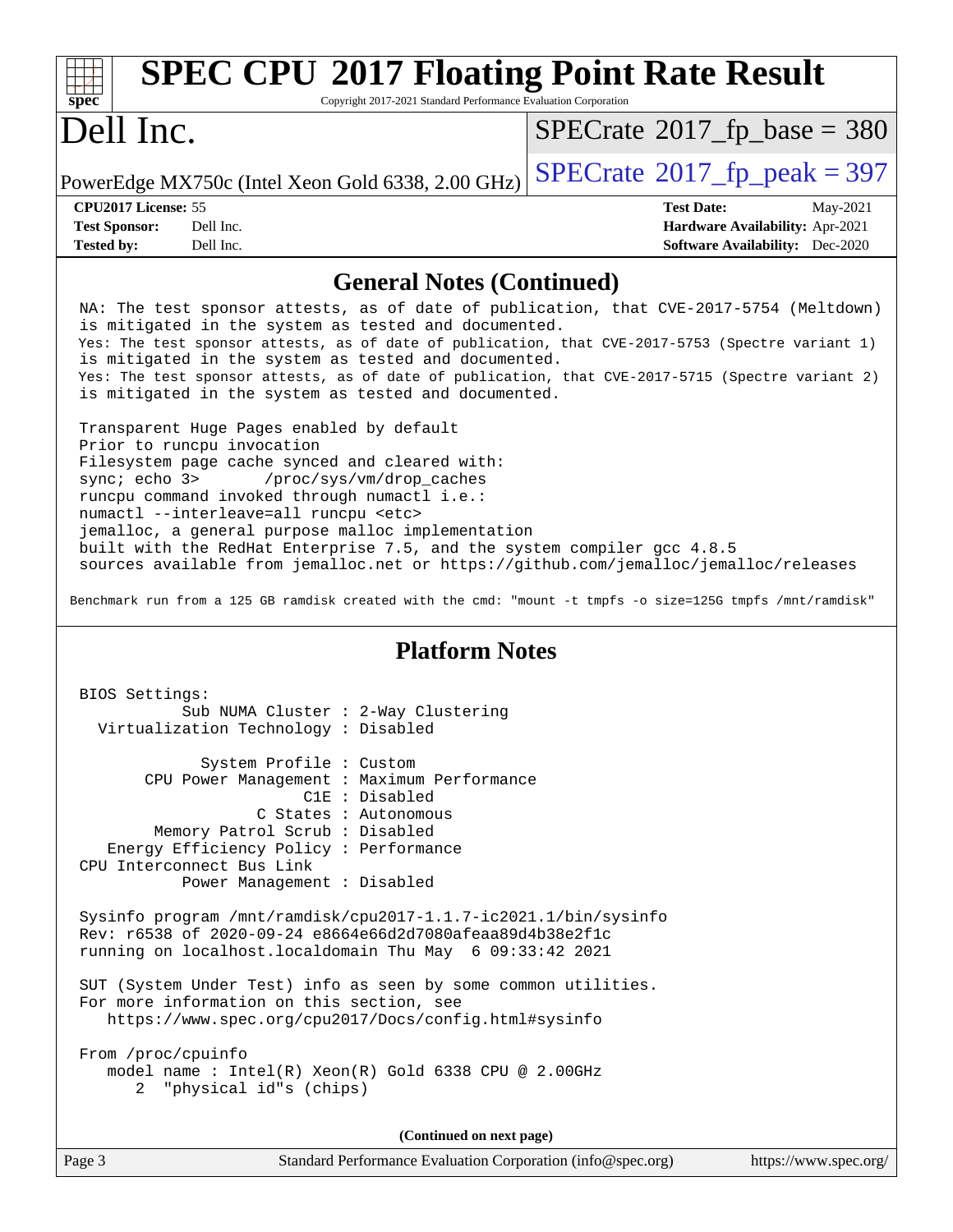| spec <sup>®</sup>                         |                                                                                                                                                                                                                                                                                                                                                                                                                                                              | Copyright 2017-2021 Standard Performance Evaluation Corporation                                                                                                                                                                                                                                                             | <b>SPEC CPU®2017 Floating Point Rate Result</b>                                                                                                                                                                                                                                                                                                                                                                                                                                                                                                                                                                                                                                                                                                                                                                                                                                                                                                      |
|-------------------------------------------|--------------------------------------------------------------------------------------------------------------------------------------------------------------------------------------------------------------------------------------------------------------------------------------------------------------------------------------------------------------------------------------------------------------------------------------------------------------|-----------------------------------------------------------------------------------------------------------------------------------------------------------------------------------------------------------------------------------------------------------------------------------------------------------------------------|------------------------------------------------------------------------------------------------------------------------------------------------------------------------------------------------------------------------------------------------------------------------------------------------------------------------------------------------------------------------------------------------------------------------------------------------------------------------------------------------------------------------------------------------------------------------------------------------------------------------------------------------------------------------------------------------------------------------------------------------------------------------------------------------------------------------------------------------------------------------------------------------------------------------------------------------------|
| Dell Inc.                                 |                                                                                                                                                                                                                                                                                                                                                                                                                                                              |                                                                                                                                                                                                                                                                                                                             | $SPECrate^{\circ}2017$ fp base = 380                                                                                                                                                                                                                                                                                                                                                                                                                                                                                                                                                                                                                                                                                                                                                                                                                                                                                                                 |
|                                           |                                                                                                                                                                                                                                                                                                                                                                                                                                                              | PowerEdge MX750c (Intel Xeon Gold 6338, 2.00 GHz)                                                                                                                                                                                                                                                                           | $SPECTate@2017_fp\_peak = 397$                                                                                                                                                                                                                                                                                                                                                                                                                                                                                                                                                                                                                                                                                                                                                                                                                                                                                                                       |
| CPU2017 License: 55                       |                                                                                                                                                                                                                                                                                                                                                                                                                                                              |                                                                                                                                                                                                                                                                                                                             | <b>Test Date:</b><br>May-2021                                                                                                                                                                                                                                                                                                                                                                                                                                                                                                                                                                                                                                                                                                                                                                                                                                                                                                                        |
| <b>Test Sponsor:</b><br><b>Tested by:</b> | Dell Inc.<br>Dell Inc.                                                                                                                                                                                                                                                                                                                                                                                                                                       |                                                                                                                                                                                                                                                                                                                             | Hardware Availability: Apr-2021<br><b>Software Availability:</b> Dec-2020                                                                                                                                                                                                                                                                                                                                                                                                                                                                                                                                                                                                                                                                                                                                                                                                                                                                            |
|                                           |                                                                                                                                                                                                                                                                                                                                                                                                                                                              | <b>Platform Notes (Continued)</b>                                                                                                                                                                                                                                                                                           |                                                                                                                                                                                                                                                                                                                                                                                                                                                                                                                                                                                                                                                                                                                                                                                                                                                                                                                                                      |
|                                           | 128 "processors"<br>cpu cores : 32<br>siblings : 64<br>25 26 27 28 29 30 31<br>25 26 27 28 29 30 31                                                                                                                                                                                                                                                                                                                                                          |                                                                                                                                                                                                                                                                                                                             | cores, siblings (Caution: counting these is hw and system dependent. The following<br>excerpts from /proc/cpuinfo might not be reliable. Use with caution.)<br>physical 0: cores 0 1 2 3 4 5 6 7 8 9 10 11 12 13 14 15 16 17 18 19 20 21 22 23 24<br>physical 1: cores 0 1 2 3 4 5 6 7 8 9 10 11 12 13 14 15 16 17 18 19 20 21 22 23 24                                                                                                                                                                                                                                                                                                                                                                                                                                                                                                                                                                                                              |
| From 1scpu:                               | Architecture:<br>$CPU op-mode(s):$<br>Byte Order:<br>CPU(s):<br>On-line CPU(s) list: $0-127$<br>Thread(s) per core:<br>Core(s) per socket:<br>Socket(s):<br>NUMA $node(s):$<br>Vendor ID:<br>CPU family:<br>Model:<br>Model name:<br>Stepping:<br>CPU MHz:<br>BogoMIPS:<br>Virtualization:<br>L1d cache:<br>Lli cache:<br>$L2$ cache:<br>L3 cache:<br>NUMA node0 CPU(s):<br>NUMA nodel CPU(s):<br>NUMA $node2$ $CPU(s):$<br>NUMA $node3$ $CPU(s):$<br>Flags: | x86_64<br>$32$ -bit, $64$ -bit<br>Little Endian<br>128<br>2<br>32<br>2<br>4<br>GenuineIntel<br>6<br>106<br>$Intel(R)$ Xeon $(R)$ Gold 6338 CPU @ 2.00GHz<br>6<br>1664.126<br>4000.00<br>$VT - x$<br>48K<br>32K<br>1280K<br>49152K<br>$0 - 15, 64 - 79$<br>$16 - 31, 80 - 95$<br>$32 - 47, 96 - 111$<br>$48 - 63, 112 - 127$ | fpu vme de pse tsc msr pae mce cx8 apic sep mtrr pge mca cmov<br>pat pse36 clflush dts acpi mmx fxsr sse sse2 ss ht tm pbe syscall nx pdpelgb rdtscp<br>lm constant_tsc art arch_perfmon pebs bts rep_good nopl xtopology nonstop_tsc cpuid<br>aperfmperf pni pclmulqdq dtes64 monitor ds_cpl vmx smx est tm2 ssse3 sdbg fma cx16<br>xtpr pdcm pcid dca sse4_1 sse4_2 x2apic movbe popcnt tsc_deadline_timer aes xsave<br>avx f16c rdrand lahf_lm abm 3dnowprefetch cpuid_fault epb cat_13 invpcid_single<br>intel_ppin ssbd mba ibrs ibpb stibp ibrs_enhanced fsgsbase tsc_adjust bmil hle avx2<br>smep bmi2 erms invpcid cqm rdt_a avx512f avx512dq rdseed adx smap avx512ifma<br>clflushopt clwb intel_pt avx512cd sha_ni avx512bw avx512vl xsaveopt xsavec xgetbvl<br>xsaves cqm_llc cqm_occup_llc cqm_mbm_total cqm_mbm_local split_lock_detect wbnoinvd<br>dtherm ida arat pln pts avx512vbmi umip pku ospke avx512_vbmi2 gfni vaes vpclmulqdq |
|                                           |                                                                                                                                                                                                                                                                                                                                                                                                                                                              | (Continued on next page)                                                                                                                                                                                                                                                                                                    |                                                                                                                                                                                                                                                                                                                                                                                                                                                                                                                                                                                                                                                                                                                                                                                                                                                                                                                                                      |
| Page 4                                    |                                                                                                                                                                                                                                                                                                                                                                                                                                                              | Standard Performance Evaluation Corporation (info@spec.org)                                                                                                                                                                                                                                                                 | https://www.spec.org/                                                                                                                                                                                                                                                                                                                                                                                                                                                                                                                                                                                                                                                                                                                                                                                                                                                                                                                                |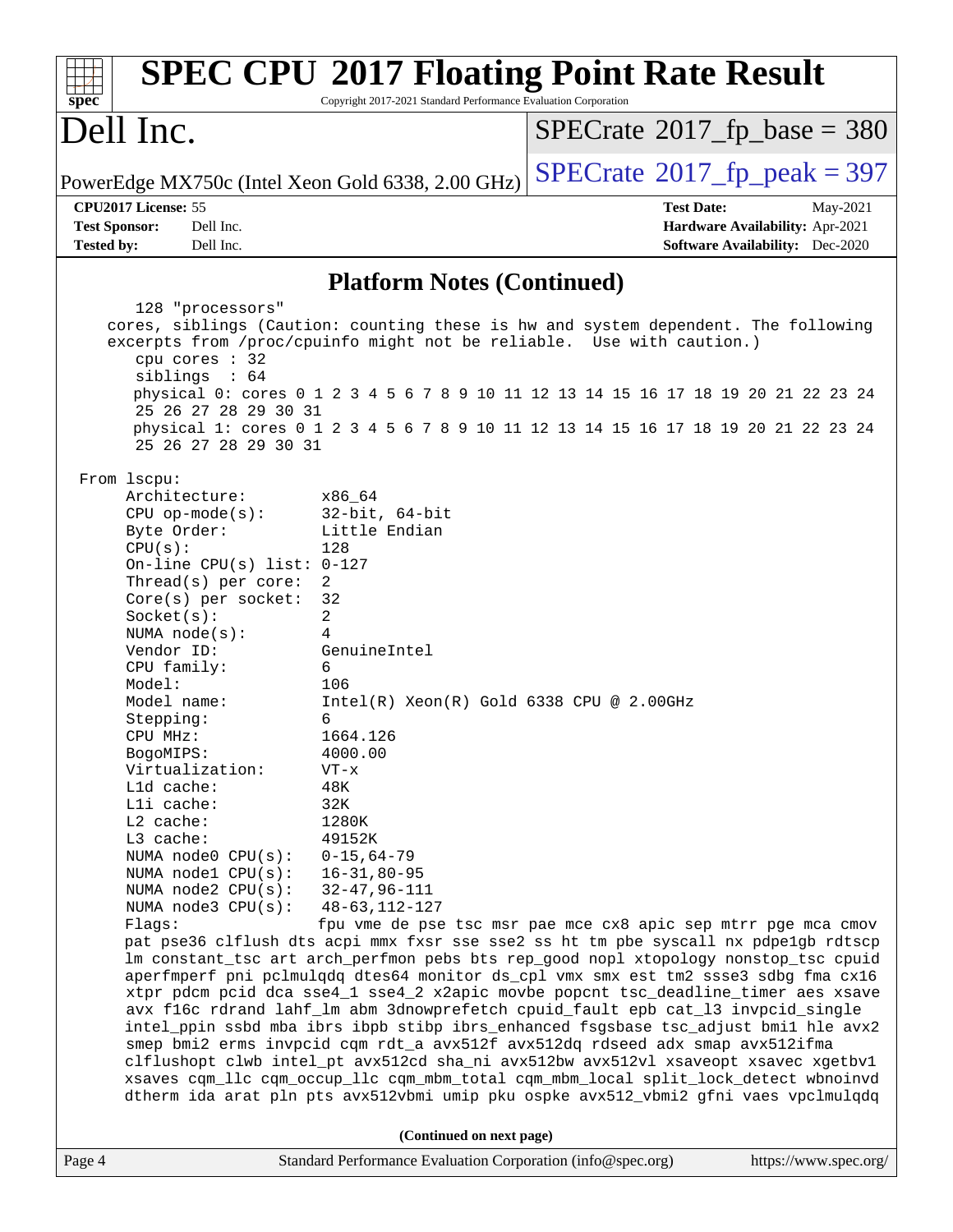# **[SPEC CPU](http://www.spec.org/auto/cpu2017/Docs/result-fields.html#SPECCPU2017FloatingPointRateResult)[2017 Floating Point Rate Result](http://www.spec.org/auto/cpu2017/Docs/result-fields.html#SPECCPU2017FloatingPointRateResult)** Copyright 2017-2021 Standard Performance Evaluation Corporation

# Dell Inc.

**[spec](http://www.spec.org/)**

ti h

 $SPECTate$ <sup>®</sup>[2017\\_fp\\_base =](http://www.spec.org/auto/cpu2017/Docs/result-fields.html#SPECrate2017fpbase) 380

PowerEdge MX750c (Intel Xeon Gold 6338, 2.00 GHz)  $\left|$  [SPECrate](http://www.spec.org/auto/cpu2017/Docs/result-fields.html#SPECrate2017fppeak)<sup>®</sup>[2017\\_fp\\_peak = 3](http://www.spec.org/auto/cpu2017/Docs/result-fields.html#SPECrate2017fppeak)97

**[Tested by:](http://www.spec.org/auto/cpu2017/Docs/result-fields.html#Testedby)** Dell Inc. **[Software Availability:](http://www.spec.org/auto/cpu2017/Docs/result-fields.html#SoftwareAvailability)** Dec-2020

**[CPU2017 License:](http://www.spec.org/auto/cpu2017/Docs/result-fields.html#CPU2017License)** 55 **[Test Date:](http://www.spec.org/auto/cpu2017/Docs/result-fields.html#TestDate)** May-2021 **[Test Sponsor:](http://www.spec.org/auto/cpu2017/Docs/result-fields.html#TestSponsor)** Dell Inc. **[Hardware Availability:](http://www.spec.org/auto/cpu2017/Docs/result-fields.html#HardwareAvailability)** Apr-2021

## **[Platform Notes \(Continued\)](http://www.spec.org/auto/cpu2017/Docs/result-fields.html#PlatformNotes)**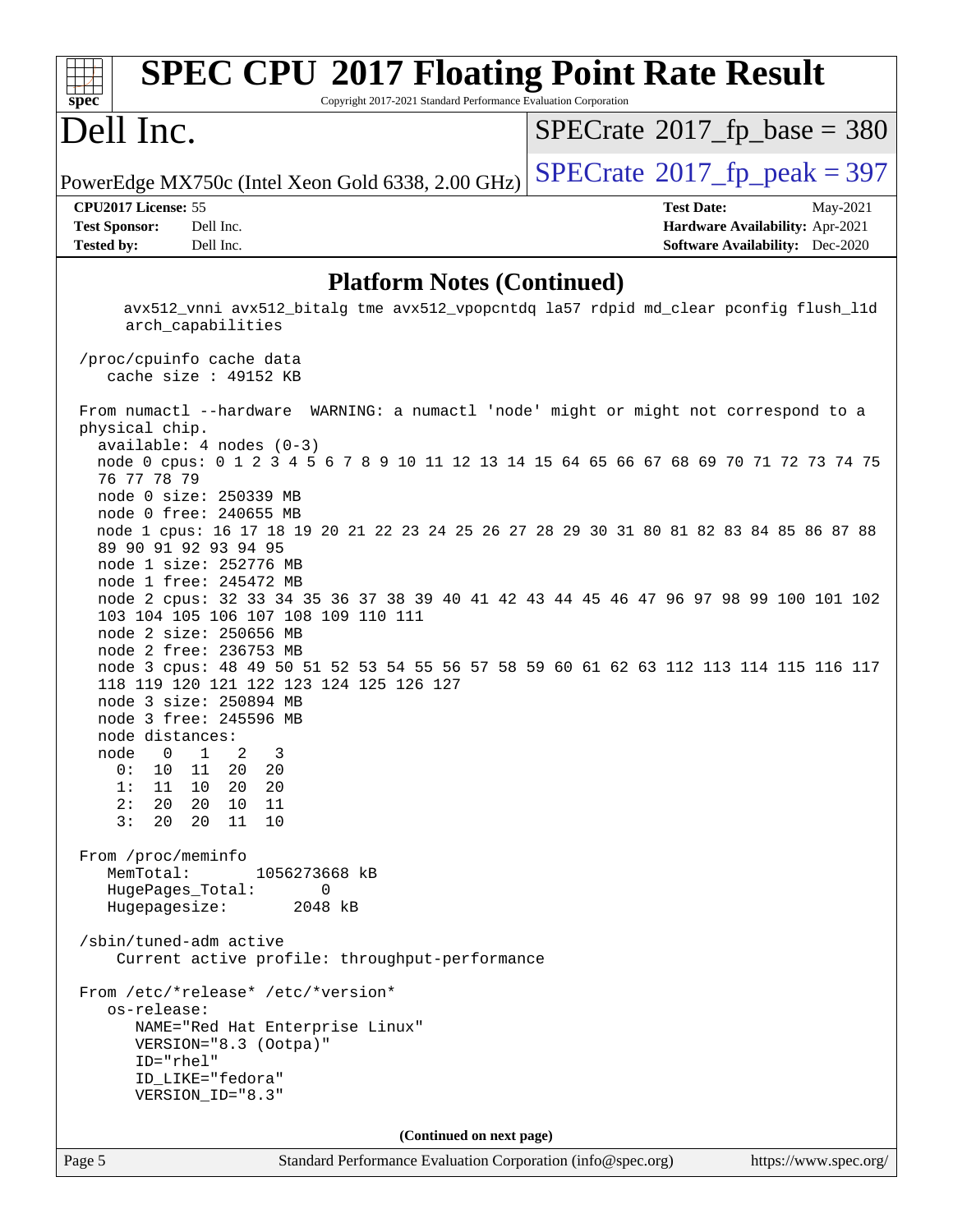| spec <sup>®</sup>                                                                                                                                                                                                                                                                                                                                                                                                                                   | <b>SPEC CPU®2017 Floating Point Rate Result</b><br>Copyright 2017-2021 Standard Performance Evaluation Corporation                                                                                                                                                                                        |                                                                                                                                                            |  |
|-----------------------------------------------------------------------------------------------------------------------------------------------------------------------------------------------------------------------------------------------------------------------------------------------------------------------------------------------------------------------------------------------------------------------------------------------------|-----------------------------------------------------------------------------------------------------------------------------------------------------------------------------------------------------------------------------------------------------------------------------------------------------------|------------------------------------------------------------------------------------------------------------------------------------------------------------|--|
| Dell Inc.                                                                                                                                                                                                                                                                                                                                                                                                                                           |                                                                                                                                                                                                                                                                                                           | $SPECrate^{\circ}2017$ _fp_base = 380                                                                                                                      |  |
|                                                                                                                                                                                                                                                                                                                                                                                                                                                     | PowerEdge MX750c (Intel Xeon Gold 6338, 2.00 GHz)                                                                                                                                                                                                                                                         | $SPECTate@2017_fp\_peak = 397$                                                                                                                             |  |
| CPU2017 License: 55                                                                                                                                                                                                                                                                                                                                                                                                                                 |                                                                                                                                                                                                                                                                                                           | <b>Test Date:</b><br>May-2021                                                                                                                              |  |
| <b>Test Sponsor:</b>                                                                                                                                                                                                                                                                                                                                                                                                                                | Dell Inc.                                                                                                                                                                                                                                                                                                 | Hardware Availability: Apr-2021                                                                                                                            |  |
| <b>Tested by:</b>                                                                                                                                                                                                                                                                                                                                                                                                                                   | Dell Inc.                                                                                                                                                                                                                                                                                                 | <b>Software Availability:</b> Dec-2020                                                                                                                     |  |
|                                                                                                                                                                                                                                                                                                                                                                                                                                                     | <b>Platform Notes (Continued)</b>                                                                                                                                                                                                                                                                         |                                                                                                                                                            |  |
|                                                                                                                                                                                                                                                                                                                                                                                                                                                     | PLATFORM_ID="platform:el8"<br>PRETTY_NAME="Red Hat Enterprise Linux 8.3 (Ootpa)"<br>$ANSI$ _COLOR=" $0:31$ "<br>redhat-release: Red Hat Enterprise Linux release 8.3 (Ootpa)<br>system-release: Red Hat Enterprise Linux release 8.3 (Ootpa)<br>system-release-cpe: cpe:/o:redhat:enterprise_linux:8.3:ga |                                                                                                                                                            |  |
| uname $-a$ :                                                                                                                                                                                                                                                                                                                                                                                                                                        | x86_64 x86_64 x86_64 GNU/Linux                                                                                                                                                                                                                                                                            | Linux localhost.localdomain 4.18.0-240.el8.x86_64 #1 SMP Wed Sep 23 05:13:10 EDT 2020                                                                      |  |
|                                                                                                                                                                                                                                                                                                                                                                                                                                                     | Kernel self-reported vulnerability status:                                                                                                                                                                                                                                                                |                                                                                                                                                            |  |
|                                                                                                                                                                                                                                                                                                                                                                                                                                                     | CVE-2018-12207 (iTLB Multihit):<br>CVE-2018-3620 (L1 Terminal Fault):<br>Microarchitectural Data Sampling:<br>CVE-2017-5754 (Meltdown):<br>CVE-2018-3639 (Speculative Store Bypass):                                                                                                                      | Not affected<br>Not affected<br>Not affected<br>Not affected<br>Mitigation: Speculative Store<br>Bypass disabled via prctl and<br>seccomp                  |  |
|                                                                                                                                                                                                                                                                                                                                                                                                                                                     | CVE-2017-5753 (Spectre variant 1):<br>$CVE-2017-5715$ (Spectre variant 2):<br>CVE-2020-0543 (Special Register Buffer Data Sampling): Not affected<br>CVE-2019-11135 (TSX Asynchronous Abort):                                                                                                             | Mitigation: usercopy/swapgs<br>barriers and __user pointer<br>sanitization<br>Mitigation: Enhanced IBRS, IBPB:<br>conditional, RSB filling<br>Not affected |  |
|                                                                                                                                                                                                                                                                                                                                                                                                                                                     |                                                                                                                                                                                                                                                                                                           |                                                                                                                                                            |  |
| Filesystem<br>tmpfs                                                                                                                                                                                                                                                                                                                                                                                                                                 | run-level 3 May $6$ 02:47<br>SPEC is set to: /mnt/ramdisk/cpu2017-1.1.7-ic2021.1<br>Type<br>Size Used Avail Use% Mounted on<br>125G<br>55G<br>tmpfs                                                                                                                                                       | 71G 44% / mnt/ramdisk                                                                                                                                      |  |
| Vendor:<br>Product:<br>Serial:                                                                                                                                                                                                                                                                                                                                                                                                                      | From /sys/devices/virtual/dmi/id<br>Dell Inc.<br>PowerEdge MX750c<br>Product Family: PowerEdge<br>1234567                                                                                                                                                                                                 |                                                                                                                                                            |  |
| Additional information from dmidecode follows. WARNING: Use caution when you interpret<br>this section. The 'dmidecode' program reads system data which is "intended to allow<br>hardware to be accurately determined", but the intent may not be met, as there are<br>frequent changes to hardware, firmware, and the "DMTF SMBIOS" standard.<br>Memory:<br>16x 00AD063200AD HMAA8GR7AJR4N-XN 64 GB 2 rank 3200<br>16x Not Specified Not Specified |                                                                                                                                                                                                                                                                                                           |                                                                                                                                                            |  |
|                                                                                                                                                                                                                                                                                                                                                                                                                                                     | (Continued on next page)                                                                                                                                                                                                                                                                                  |                                                                                                                                                            |  |
| Page 6                                                                                                                                                                                                                                                                                                                                                                                                                                              | Standard Performance Evaluation Corporation (info@spec.org)                                                                                                                                                                                                                                               | https://www.spec.org/                                                                                                                                      |  |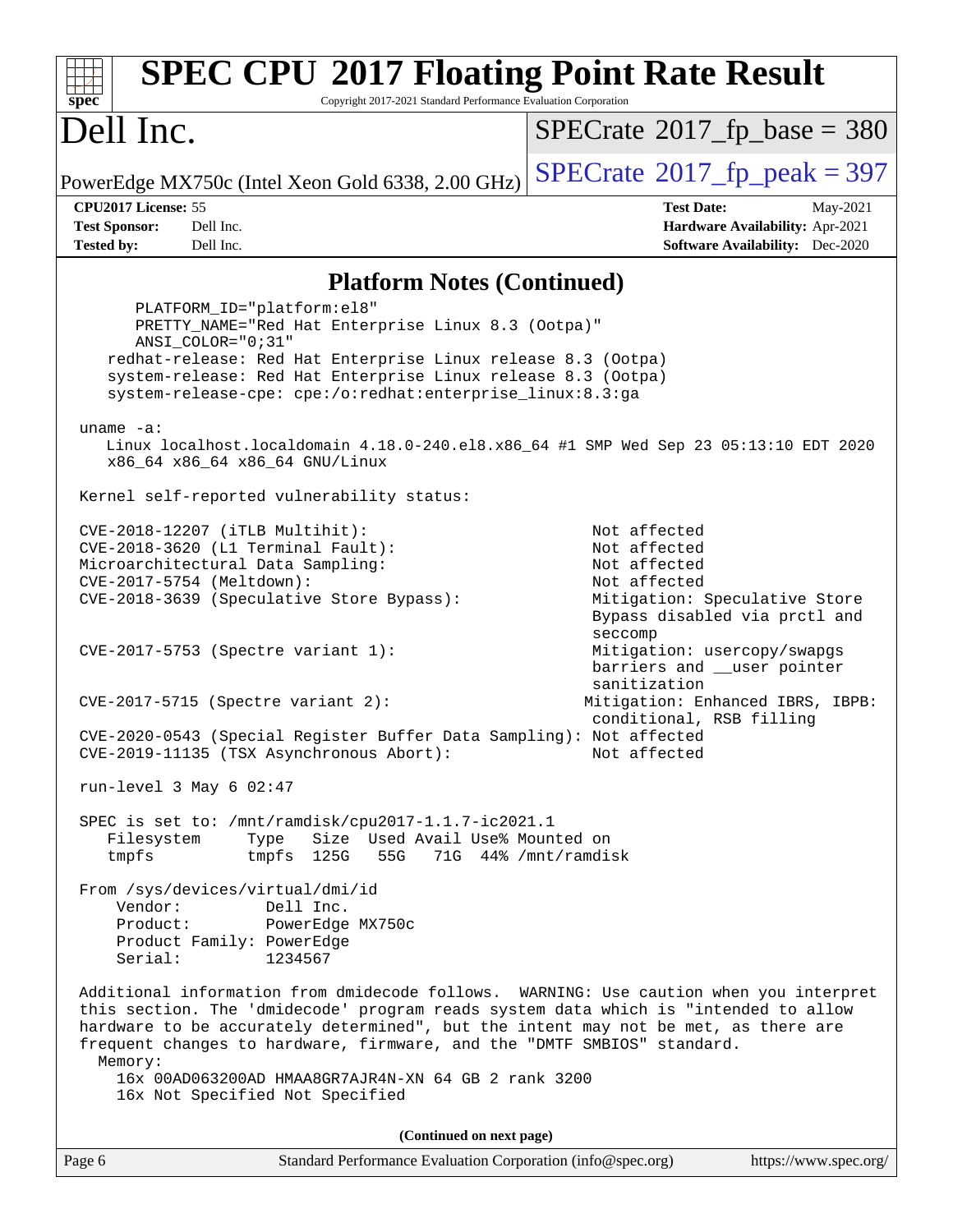| <b>SPEC CPU®2017 Floating Point Rate Result</b><br>Copyright 2017-2021 Standard Performance Evaluation Corporation<br>spec <sup>®</sup>                                                                                                                                                                                                                                                        |                                                                  |  |  |
|------------------------------------------------------------------------------------------------------------------------------------------------------------------------------------------------------------------------------------------------------------------------------------------------------------------------------------------------------------------------------------------------|------------------------------------------------------------------|--|--|
| Dell Inc.                                                                                                                                                                                                                                                                                                                                                                                      | $SPECrate$ <sup>®</sup> 2017_fp_base = 380                       |  |  |
| PowerEdge MX750c (Intel Xeon Gold 6338, 2.00 GHz)                                                                                                                                                                                                                                                                                                                                              | $SPECrate^{\circ}2017$ _fp_peak = 397                            |  |  |
| CPU2017 License: 55<br><b>Test Sponsor:</b><br>Dell Inc.                                                                                                                                                                                                                                                                                                                                       | <b>Test Date:</b><br>May-2021<br>Hardware Availability: Apr-2021 |  |  |
| <b>Tested by:</b><br>Dell Inc.                                                                                                                                                                                                                                                                                                                                                                 | <b>Software Availability:</b> Dec-2020                           |  |  |
| <b>Platform Notes (Continued)</b>                                                                                                                                                                                                                                                                                                                                                              |                                                                  |  |  |
| BIOS:<br>Dell Inc.<br>BIOS Vendor:<br>1.1.2<br>BIOS Version:<br>04/09/2021<br>BIOS Date:<br>BIOS Revision:<br>1.1<br>(End of data from sysinfo program)                                                                                                                                                                                                                                        |                                                                  |  |  |
| <b>Compiler Version Notes</b>                                                                                                                                                                                                                                                                                                                                                                  |                                                                  |  |  |
| 519.1bm_r(base, peak) 538.imagick_r(base, peak)<br>C<br>544.nab_r(base, peak)                                                                                                                                                                                                                                                                                                                  |                                                                  |  |  |
| Intel(R) oneAPI DPC++/C++ Compiler for applications running on Intel(R) $64$ ,<br>Version 2021.1 Build 20201113<br>Copyright (C) 1985-2020 Intel Corporation. All rights reserved.                                                                                                                                                                                                             |                                                                  |  |  |
| 508.namd_r(base, peak) 510.parest_r(base, peak)<br>$C++$                                                                                                                                                                                                                                                                                                                                       |                                                                  |  |  |
| Intel(R) oneAPI DPC++/C++ Compiler for applications running on Intel(R) $64$ ,<br>Version 2021.1 Build 20201113<br>Copyright (C) 1985-2020 Intel Corporation. All rights reserved.                                                                                                                                                                                                             |                                                                  |  |  |
| $C++$ , $C$   511.povray_r(peak)<br>. <u>.</u>                                                                                                                                                                                                                                                                                                                                                 |                                                                  |  |  |
| $Intel(R)$ C++ Intel(R) 64 Compiler Classic for applications running on<br>Intel(R) 64, Version 2021.1 Build 20201112 000000<br>Copyright (C) 1985-2020 Intel Corporation. All rights reserved.<br>Intel(R) C Intel(R) 64 Compiler Classic for applications running on Intel(R)<br>64, Version 2021.1 Build 20201112_000000<br>Copyright (C) 1985-2020 Intel Corporation. All rights reserved. |                                                                  |  |  |
| $C++$ , C $\qquad \qquad$ 511.povray_r(base) 526.blender_r(base, peak)                                                                                                                                                                                                                                                                                                                         |                                                                  |  |  |
| $Intel(R)$ oneAPI DPC++/C++ Compiler for applications running on Intel(R) 64,<br>Version 2021.1 Build 20201113<br>Copyright (C) 1985-2020 Intel Corporation. All rights reserved.<br>$Intel(R)$ oneAPI DPC++/C++ Compiler for applications running on Intel(R) 64,                                                                                                                             |                                                                  |  |  |
| (Continued on next page)                                                                                                                                                                                                                                                                                                                                                                       |                                                                  |  |  |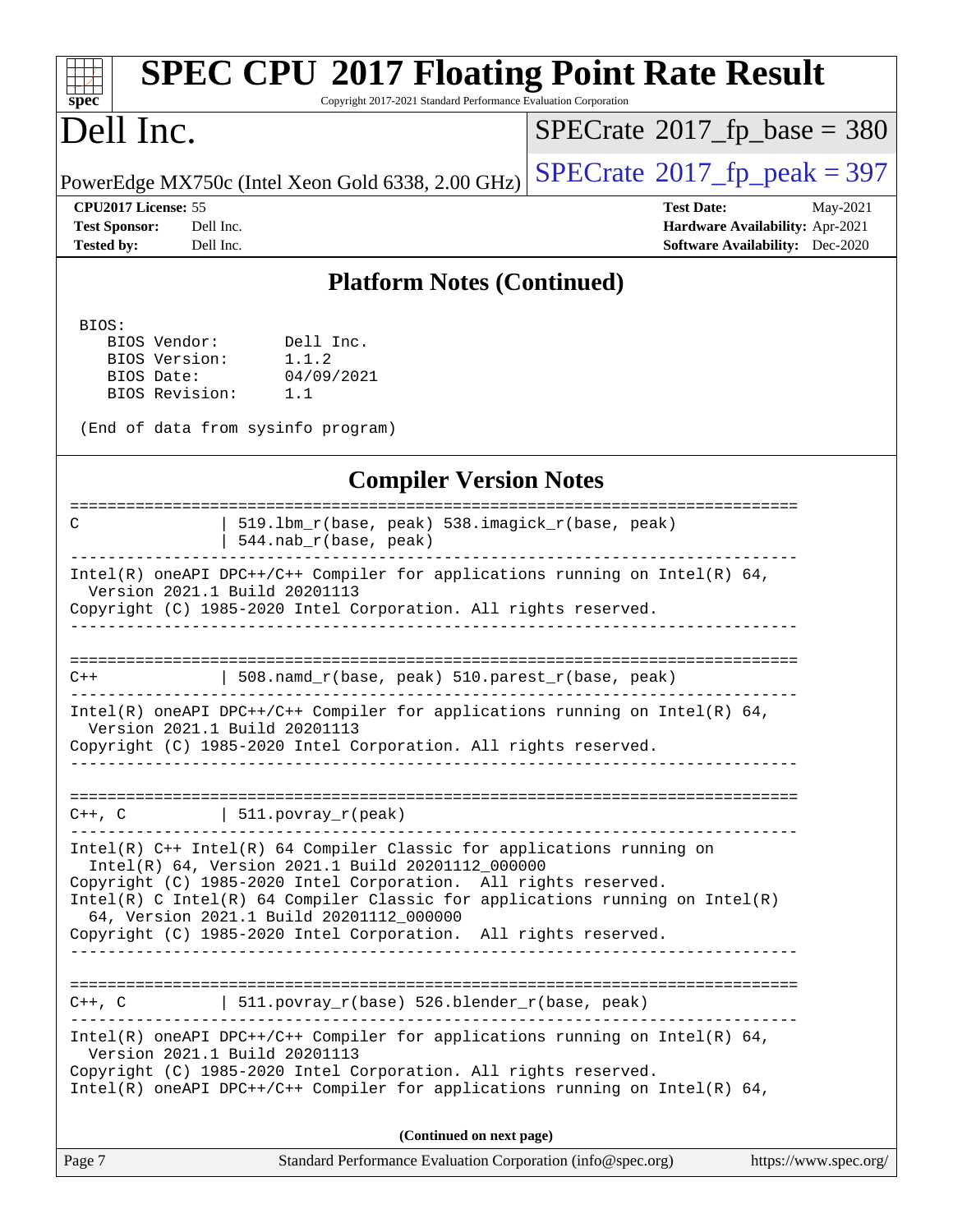| <b>SPEC CPU®2017 Floating Point Rate Result</b><br>Copyright 2017-2021 Standard Performance Evaluation Corporation<br>$spec^*$                                                                                                                                                                                                                                                                                                                                                                                                                                |                                                                                                            |
|---------------------------------------------------------------------------------------------------------------------------------------------------------------------------------------------------------------------------------------------------------------------------------------------------------------------------------------------------------------------------------------------------------------------------------------------------------------------------------------------------------------------------------------------------------------|------------------------------------------------------------------------------------------------------------|
| Dell Inc.                                                                                                                                                                                                                                                                                                                                                                                                                                                                                                                                                     | $SPECrate^{\circ}2017$ fp base = 380                                                                       |
| PowerEdge MX750c (Intel Xeon Gold 6338, 2.00 GHz)                                                                                                                                                                                                                                                                                                                                                                                                                                                                                                             | $SPECTate$ <sup>®</sup> 2017_fp_peak = 397                                                                 |
| CPU2017 License: 55<br><b>Test Sponsor:</b><br>Dell Inc.<br><b>Tested by:</b><br>Dell Inc.                                                                                                                                                                                                                                                                                                                                                                                                                                                                    | <b>Test Date:</b><br>May-2021<br>Hardware Availability: Apr-2021<br><b>Software Availability:</b> Dec-2020 |
| <b>Compiler Version Notes (Continued)</b><br>Version 2021.1 Build 20201113<br>Copyright (C) 1985-2020 Intel Corporation. All rights reserved.                                                                                                                                                                                                                                                                                                                                                                                                                 |                                                                                                            |
| ==========================<br>$C++$ , $C$<br>511.povray_r(peak)                                                                                                                                                                                                                                                                                                                                                                                                                                                                                               |                                                                                                            |
| Intel(R) C++ Intel(R) 64 Compiler Classic for applications running on<br>Intel(R) 64, Version 2021.1 Build 20201112_000000<br>Copyright (C) 1985-2020 Intel Corporation. All rights reserved.<br>Intel(R) C Intel(R) 64 Compiler Classic for applications running on Intel(R)<br>64, Version 2021.1 Build 20201112 000000<br>Copyright (C) 1985-2020 Intel Corporation. All rights reserved.                                                                                                                                                                  |                                                                                                            |
| 511.povray_r(base) 526.blender_r(base, peak)<br>$C++$ , $C$<br>Intel(R) oneAPI DPC++/C++ Compiler for applications running on Intel(R) 64,<br>Version 2021.1 Build 20201113<br>Copyright (C) 1985-2020 Intel Corporation. All rights reserved.<br>Intel(R) oneAPI DPC++/C++ Compiler for applications running on Intel(R) 64,<br>Version 2021.1 Build 20201113<br>Copyright (C) 1985-2020 Intel Corporation. All rights reserved.                                                                                                                             |                                                                                                            |
| $C++$ , C, Fortran   507.cactuBSSN_r(base, peak)<br>$Intel(R)$ oneAPI DPC++/C++ Compiler for applications running on Intel(R) 64,<br>Version 2021.1 Build 20201113<br>Copyright (C) 1985-2020 Intel Corporation. All rights reserved.<br>Intel(R) oneAPI DPC++/C++ Compiler for applications running on Intel(R) $64$ ,<br>Version 2021.1 Build 20201113<br>Copyright (C) 1985-2020 Intel Corporation. All rights reserved.<br>Intel(R) Fortran Intel(R) 64 Compiler Classic for applications running on<br>Intel(R) 64, Version 2021.1 Build 20201112_000000 |                                                                                                            |
| Copyright (C) 1985-2020 Intel Corporation. All rights reserved.<br>503.bwaves_r(base, peak) 549.fotonik3d_r(base, peak)<br>Fortran<br>554.roms_r(base, peak)<br>__________________________<br>Intel(R) Fortran Intel(R) 64 Compiler Classic for applications running on<br>Intel(R) 64, Version 2021.1 Build 20201112_000000                                                                                                                                                                                                                                  |                                                                                                            |
| Copyright (C) 1985-2020 Intel Corporation. All rights reserved.<br>(Continued on next page)                                                                                                                                                                                                                                                                                                                                                                                                                                                                   |                                                                                                            |
| Page 8<br>Standard Performance Evaluation Corporation (info@spec.org)                                                                                                                                                                                                                                                                                                                                                                                                                                                                                         | https://www.spec.org/                                                                                      |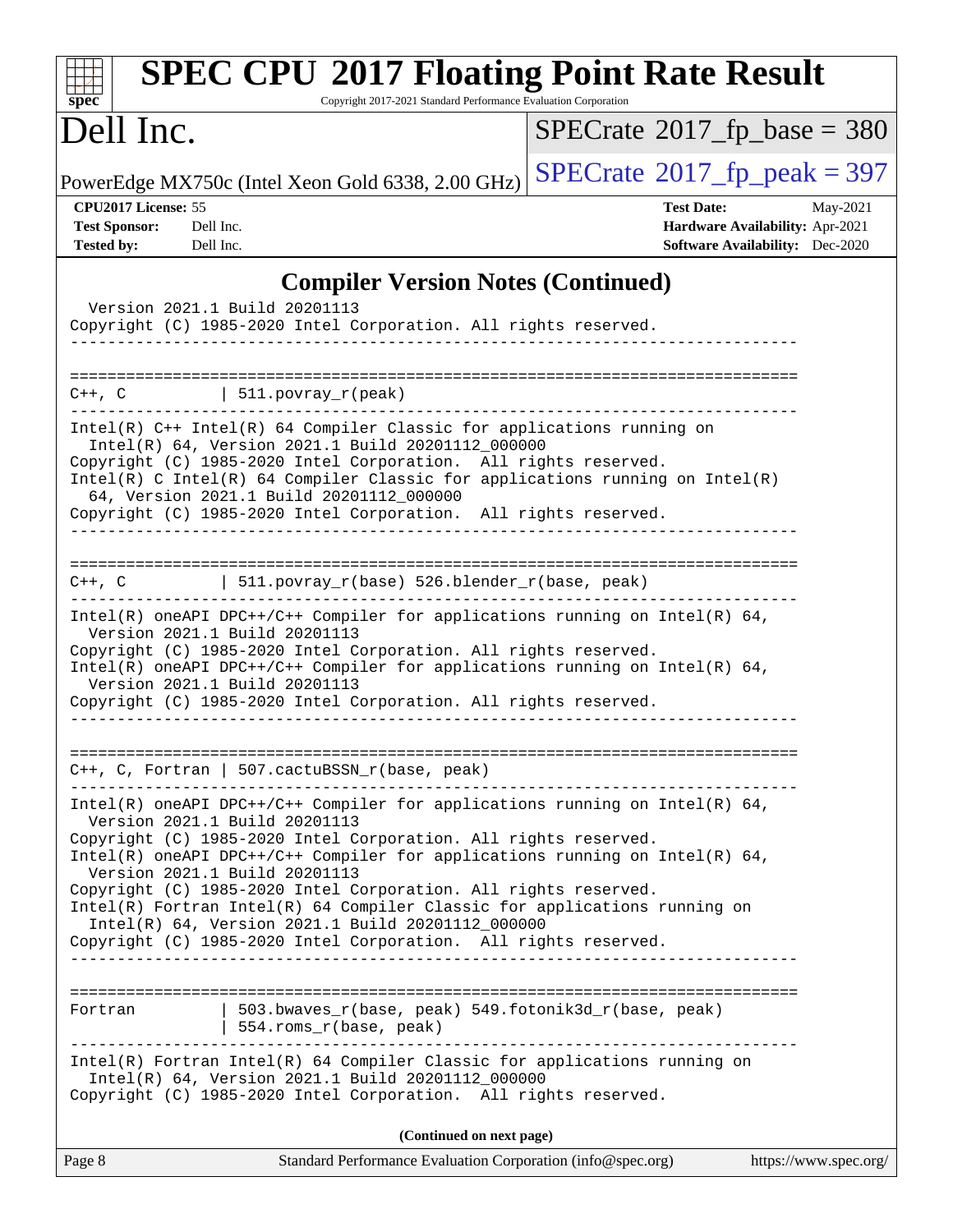| <b>SPEC CPU®2017 Floating Point Rate Result</b><br>Copyright 2017-2021 Standard Performance Evaluation Corporation<br>spec <sup>®</sup>                                                                                                                                                                                                                                                            |                                                                                                            |
|----------------------------------------------------------------------------------------------------------------------------------------------------------------------------------------------------------------------------------------------------------------------------------------------------------------------------------------------------------------------------------------------------|------------------------------------------------------------------------------------------------------------|
| Dell Inc.                                                                                                                                                                                                                                                                                                                                                                                          | $SPECrate$ <sup>®</sup> 2017_fp_base = 380                                                                 |
| PowerEdge MX750c (Intel Xeon Gold 6338, 2.00 GHz)                                                                                                                                                                                                                                                                                                                                                  | $SPECTate@2017_fp\_peak = 397$                                                                             |
| CPU2017 License: 55<br><b>Test Sponsor:</b><br>Dell Inc.<br><b>Tested by:</b><br>Dell Inc.                                                                                                                                                                                                                                                                                                         | <b>Test Date:</b><br>May-2021<br>Hardware Availability: Apr-2021<br><b>Software Availability:</b> Dec-2020 |
| <b>Compiler Version Notes (Continued)</b>                                                                                                                                                                                                                                                                                                                                                          |                                                                                                            |
| ========================                                                                                                                                                                                                                                                                                                                                                                           |                                                                                                            |
| $\vert$ 521.wrf_r(peak)<br>Fortran, C                                                                                                                                                                                                                                                                                                                                                              |                                                                                                            |
| Intel(R) Fortran Intel(R) 64 Compiler Classic for applications running on<br>Intel(R) 64, Version 2021.1 Build 20201112_000000<br>Copyright (C) 1985-2020 Intel Corporation. All rights reserved.<br>Intel(R) C Intel(R) 64 Compiler Classic for applications running on Intel(R)<br>64, Version 2021.1 Build 20201112_000000<br>Copyright (C) 1985-2020 Intel Corporation. All rights reserved.   |                                                                                                            |
| $521.wrf_r(base) 527.cam4_r(base, peak)$<br>Fortran, C                                                                                                                                                                                                                                                                                                                                             |                                                                                                            |
| Intel(R) Fortran Intel(R) 64 Compiler Classic for applications running on<br>Intel(R) 64, Version 2021.1 Build 20201112_000000<br>Copyright (C) 1985-2020 Intel Corporation. All rights reserved.<br>Intel(R) oneAPI DPC++/C++ Compiler for applications running on Intel(R) $64$ ,<br>Version 2021.1 Build 20201113<br>Copyright (C) 1985-2020 Intel Corporation. All rights reserved.            |                                                                                                            |
| 521.wrf_r(peak)<br>Fortran, C                                                                                                                                                                                                                                                                                                                                                                      |                                                                                                            |
| Intel(R) Fortran Intel(R) 64 Compiler Classic for applications running on<br>Intel(R) 64, Version 2021.1 Build 20201112_000000<br>Copyright (C) 1985-2020 Intel Corporation. All rights reserved.<br>$Intel(R)$ C Intel(R) 64 Compiler Classic for applications running on Intel(R)<br>64, Version 2021.1 Build 20201112_000000<br>Copyright (C) 1985-2020 Intel Corporation. All rights reserved. |                                                                                                            |
| Fortran, C $\vert$ 521.wrf_r(base) 527.cam4_r(base, peak)                                                                                                                                                                                                                                                                                                                                          |                                                                                                            |
| Intel(R) Fortran Intel(R) 64 Compiler Classic for applications running on<br>Intel(R) 64, Version 2021.1 Build 20201112_000000<br>Copyright (C) 1985-2020 Intel Corporation. All rights reserved.<br>Intel(R) oneAPI DPC++/C++ Compiler for applications running on Intel(R) $64$ ,<br>Version 2021.1 Build 20201113<br>Copyright (C) 1985-2020 Intel Corporation. All rights reserved.            |                                                                                                            |
|                                                                                                                                                                                                                                                                                                                                                                                                    |                                                                                                            |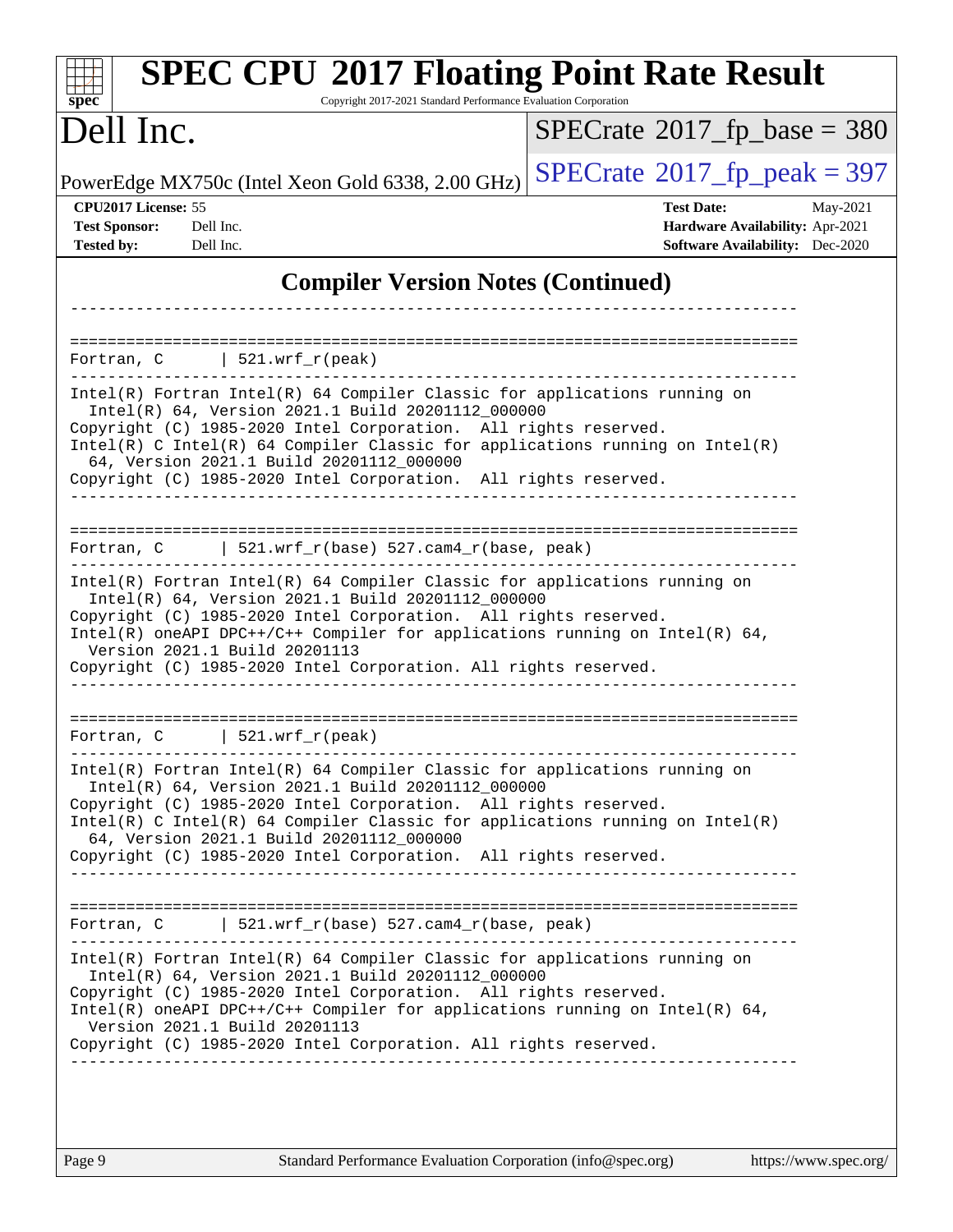| $\frac{1}{\sqrt{1-\frac{1}{2}}\sqrt{1-\frac{1}{2}}\sqrt{1-\frac{1}{2}}\sqrt{1-\frac{1}{2}}\sqrt{1-\frac{1}{2}}\sqrt{1-\frac{1}{2}}\sqrt{1-\frac{1}{2}}\sqrt{1-\frac{1}{2}}\sqrt{1-\frac{1}{2}}\sqrt{1-\frac{1}{2}}\sqrt{1-\frac{1}{2}}\sqrt{1-\frac{1}{2}}\sqrt{1-\frac{1}{2}}\sqrt{1-\frac{1}{2}}\sqrt{1-\frac{1}{2}}\sqrt{1-\frac{1}{2}}\sqrt{1-\frac{1}{2}}\sqrt{1-\frac{1}{2}}\sqrt{1-\frac{1}{2}}\sqrt{1-\frac$<br><b>SPEC CPU®2017 Floating Point Rate Result</b><br>Copyright 2017-2021 Standard Performance Evaluation Corporation |                                               |  |
|--------------------------------------------------------------------------------------------------------------------------------------------------------------------------------------------------------------------------------------------------------------------------------------------------------------------------------------------------------------------------------------------------------------------------------------------------------------------------------------------------------------------------------------------|-----------------------------------------------|--|
| Dell Inc.                                                                                                                                                                                                                                                                                                                                                                                                                                                                                                                                  | $SPECrate^{\circledcirc}2017\_fp\_base = 380$ |  |
| PowerEdge MX750c (Intel Xeon Gold 6338, 2.00 GHz) $\left $ SPECrate®2017_fp_peak = 397                                                                                                                                                                                                                                                                                                                                                                                                                                                     |                                               |  |
| <b>CPU2017 License: 55</b>                                                                                                                                                                                                                                                                                                                                                                                                                                                                                                                 | May-2021<br><b>Test Date:</b>                 |  |

**[Test Sponsor:](http://www.spec.org/auto/cpu2017/Docs/result-fields.html#TestSponsor)** Dell Inc. **[Hardware Availability:](http://www.spec.org/auto/cpu2017/Docs/result-fields.html#HardwareAvailability)** Apr-2021 **[Tested by:](http://www.spec.org/auto/cpu2017/Docs/result-fields.html#Testedby)** Dell Inc. **[Software Availability:](http://www.spec.org/auto/cpu2017/Docs/result-fields.html#SoftwareAvailability)** Dec-2020

# **[Base Compiler Invocation](http://www.spec.org/auto/cpu2017/Docs/result-fields.html#BaseCompilerInvocation)**

[C benchmarks](http://www.spec.org/auto/cpu2017/Docs/result-fields.html#Cbenchmarks):

[icx](http://www.spec.org/cpu2017/results/res2021q2/cpu2017-20210524-26547.flags.html#user_CCbase_intel_icx_fe2d28d19ae2a5db7c42fe0f2a2aed77cb715edd4aeb23434404a8be6683fe239869bb6ca8154ca98265c2e3b9226a719a0efe2953a4a7018c379b7010ccf087)

[C++ benchmarks:](http://www.spec.org/auto/cpu2017/Docs/result-fields.html#CXXbenchmarks) [icpx](http://www.spec.org/cpu2017/results/res2021q2/cpu2017-20210524-26547.flags.html#user_CXXbase_intel_icpx_1e918ed14c436bf4b9b7c8bcdd51d4539fc71b3df010bd1e9f8732d9c34c2b2914e48204a846820f3c0ebb4095dea797a5c30b458ac0b6dffac65d78f781f5ca)

[Fortran benchmarks](http://www.spec.org/auto/cpu2017/Docs/result-fields.html#Fortranbenchmarks): [ifort](http://www.spec.org/cpu2017/results/res2021q2/cpu2017-20210524-26547.flags.html#user_FCbase_intel_ifort_8111460550e3ca792625aed983ce982f94888b8b503583aa7ba2b8303487b4d8a21a13e7191a45c5fd58ff318f48f9492884d4413fa793fd88dd292cad7027ca)

[Benchmarks using both Fortran and C](http://www.spec.org/auto/cpu2017/Docs/result-fields.html#BenchmarksusingbothFortranandC): [ifort](http://www.spec.org/cpu2017/results/res2021q2/cpu2017-20210524-26547.flags.html#user_CC_FCbase_intel_ifort_8111460550e3ca792625aed983ce982f94888b8b503583aa7ba2b8303487b4d8a21a13e7191a45c5fd58ff318f48f9492884d4413fa793fd88dd292cad7027ca) [icx](http://www.spec.org/cpu2017/results/res2021q2/cpu2017-20210524-26547.flags.html#user_CC_FCbase_intel_icx_fe2d28d19ae2a5db7c42fe0f2a2aed77cb715edd4aeb23434404a8be6683fe239869bb6ca8154ca98265c2e3b9226a719a0efe2953a4a7018c379b7010ccf087)

[Benchmarks using both C and C++:](http://www.spec.org/auto/cpu2017/Docs/result-fields.html#BenchmarksusingbothCandCXX) [icpx](http://www.spec.org/cpu2017/results/res2021q2/cpu2017-20210524-26547.flags.html#user_CC_CXXbase_intel_icpx_1e918ed14c436bf4b9b7c8bcdd51d4539fc71b3df010bd1e9f8732d9c34c2b2914e48204a846820f3c0ebb4095dea797a5c30b458ac0b6dffac65d78f781f5ca) [icx](http://www.spec.org/cpu2017/results/res2021q2/cpu2017-20210524-26547.flags.html#user_CC_CXXbase_intel_icx_fe2d28d19ae2a5db7c42fe0f2a2aed77cb715edd4aeb23434404a8be6683fe239869bb6ca8154ca98265c2e3b9226a719a0efe2953a4a7018c379b7010ccf087)

[Benchmarks using Fortran, C, and C++](http://www.spec.org/auto/cpu2017/Docs/result-fields.html#BenchmarksusingFortranCandCXX): [icpx](http://www.spec.org/cpu2017/results/res2021q2/cpu2017-20210524-26547.flags.html#user_CC_CXX_FCbase_intel_icpx_1e918ed14c436bf4b9b7c8bcdd51d4539fc71b3df010bd1e9f8732d9c34c2b2914e48204a846820f3c0ebb4095dea797a5c30b458ac0b6dffac65d78f781f5ca) [icx](http://www.spec.org/cpu2017/results/res2021q2/cpu2017-20210524-26547.flags.html#user_CC_CXX_FCbase_intel_icx_fe2d28d19ae2a5db7c42fe0f2a2aed77cb715edd4aeb23434404a8be6683fe239869bb6ca8154ca98265c2e3b9226a719a0efe2953a4a7018c379b7010ccf087) [ifort](http://www.spec.org/cpu2017/results/res2021q2/cpu2017-20210524-26547.flags.html#user_CC_CXX_FCbase_intel_ifort_8111460550e3ca792625aed983ce982f94888b8b503583aa7ba2b8303487b4d8a21a13e7191a45c5fd58ff318f48f9492884d4413fa793fd88dd292cad7027ca)

# **[Base Portability Flags](http://www.spec.org/auto/cpu2017/Docs/result-fields.html#BasePortabilityFlags)**

 503.bwaves\_r: [-DSPEC\\_LP64](http://www.spec.org/cpu2017/results/res2021q2/cpu2017-20210524-26547.flags.html#suite_basePORTABILITY503_bwaves_r_DSPEC_LP64) 507.cactuBSSN\_r: [-DSPEC\\_LP64](http://www.spec.org/cpu2017/results/res2021q2/cpu2017-20210524-26547.flags.html#suite_basePORTABILITY507_cactuBSSN_r_DSPEC_LP64) 508.namd\_r: [-DSPEC\\_LP64](http://www.spec.org/cpu2017/results/res2021q2/cpu2017-20210524-26547.flags.html#suite_basePORTABILITY508_namd_r_DSPEC_LP64) 510.parest\_r: [-DSPEC\\_LP64](http://www.spec.org/cpu2017/results/res2021q2/cpu2017-20210524-26547.flags.html#suite_basePORTABILITY510_parest_r_DSPEC_LP64) 511.povray\_r: [-DSPEC\\_LP64](http://www.spec.org/cpu2017/results/res2021q2/cpu2017-20210524-26547.flags.html#suite_basePORTABILITY511_povray_r_DSPEC_LP64) 519.lbm\_r: [-DSPEC\\_LP64](http://www.spec.org/cpu2017/results/res2021q2/cpu2017-20210524-26547.flags.html#suite_basePORTABILITY519_lbm_r_DSPEC_LP64) 521.wrf\_r: [-DSPEC\\_LP64](http://www.spec.org/cpu2017/results/res2021q2/cpu2017-20210524-26547.flags.html#suite_basePORTABILITY521_wrf_r_DSPEC_LP64) [-DSPEC\\_CASE\\_FLAG](http://www.spec.org/cpu2017/results/res2021q2/cpu2017-20210524-26547.flags.html#b521.wrf_r_baseCPORTABILITY_DSPEC_CASE_FLAG) [-convert big\\_endian](http://www.spec.org/cpu2017/results/res2021q2/cpu2017-20210524-26547.flags.html#user_baseFPORTABILITY521_wrf_r_convert_big_endian_c3194028bc08c63ac5d04de18c48ce6d347e4e562e8892b8bdbdc0214820426deb8554edfa529a3fb25a586e65a3d812c835984020483e7e73212c4d31a38223) 526.blender\_r: [-DSPEC\\_LP64](http://www.spec.org/cpu2017/results/res2021q2/cpu2017-20210524-26547.flags.html#suite_basePORTABILITY526_blender_r_DSPEC_LP64) [-DSPEC\\_LINUX](http://www.spec.org/cpu2017/results/res2021q2/cpu2017-20210524-26547.flags.html#b526.blender_r_baseCPORTABILITY_DSPEC_LINUX) [-funsigned-char](http://www.spec.org/cpu2017/results/res2021q2/cpu2017-20210524-26547.flags.html#user_baseCPORTABILITY526_blender_r_force_uchar_40c60f00ab013830e2dd6774aeded3ff59883ba5a1fc5fc14077f794d777847726e2a5858cbc7672e36e1b067e7e5c1d9a74f7176df07886a243d7cc18edfe67) 527.cam4\_r: [-DSPEC\\_LP64](http://www.spec.org/cpu2017/results/res2021q2/cpu2017-20210524-26547.flags.html#suite_basePORTABILITY527_cam4_r_DSPEC_LP64) [-DSPEC\\_CASE\\_FLAG](http://www.spec.org/cpu2017/results/res2021q2/cpu2017-20210524-26547.flags.html#b527.cam4_r_baseCPORTABILITY_DSPEC_CASE_FLAG) 538.imagick\_r: [-DSPEC\\_LP64](http://www.spec.org/cpu2017/results/res2021q2/cpu2017-20210524-26547.flags.html#suite_basePORTABILITY538_imagick_r_DSPEC_LP64) 544.nab\_r: [-DSPEC\\_LP64](http://www.spec.org/cpu2017/results/res2021q2/cpu2017-20210524-26547.flags.html#suite_basePORTABILITY544_nab_r_DSPEC_LP64) 549.fotonik3d\_r: [-DSPEC\\_LP64](http://www.spec.org/cpu2017/results/res2021q2/cpu2017-20210524-26547.flags.html#suite_basePORTABILITY549_fotonik3d_r_DSPEC_LP64) 554.roms\_r: [-DSPEC\\_LP64](http://www.spec.org/cpu2017/results/res2021q2/cpu2017-20210524-26547.flags.html#suite_basePORTABILITY554_roms_r_DSPEC_LP64)

# **[Base Optimization Flags](http://www.spec.org/auto/cpu2017/Docs/result-fields.html#BaseOptimizationFlags)**

[C benchmarks](http://www.spec.org/auto/cpu2017/Docs/result-fields.html#Cbenchmarks):

[-w](http://www.spec.org/cpu2017/results/res2021q2/cpu2017-20210524-26547.flags.html#user_CCbase_supress_warning_66fb2c4e5c1dd10f38bdd29623979399e5ae75ae6e5453792d82ef66afed381df4a8602f92cac8d2ea0fffa7b93b4b1ccb9ecad4af01c9b2fe338b2082ae3859) [-std=c11](http://www.spec.org/cpu2017/results/res2021q2/cpu2017-20210524-26547.flags.html#user_CCbase_std-icc-std_0e1c27790398a4642dfca32ffe6c27b5796f9c2d2676156f2e42c9c44eaad0c049b1cdb667a270c34d979996257aeb8fc440bfb01818dbc9357bd9d174cb8524) [-m64](http://www.spec.org/cpu2017/results/res2021q2/cpu2017-20210524-26547.flags.html#user_CCbase_m64-icc) [-Wl,-z,muldefs](http://www.spec.org/cpu2017/results/res2021q2/cpu2017-20210524-26547.flags.html#user_CCbase_link_force_multiple1_b4cbdb97b34bdee9ceefcfe54f4c8ea74255f0b02a4b23e853cdb0e18eb4525ac79b5a88067c842dd0ee6996c24547a27a4b99331201badda8798ef8a743f577) [-xCORE-AVX512](http://www.spec.org/cpu2017/results/res2021q2/cpu2017-20210524-26547.flags.html#user_CCbase_f-xCORE-AVX512) [-Ofast](http://www.spec.org/cpu2017/results/res2021q2/cpu2017-20210524-26547.flags.html#user_CCbase_f-Ofast) [-ffast-math](http://www.spec.org/cpu2017/results/res2021q2/cpu2017-20210524-26547.flags.html#user_CCbase_f-ffast-math) [-flto](http://www.spec.org/cpu2017/results/res2021q2/cpu2017-20210524-26547.flags.html#user_CCbase_f-flto) [-mfpmath=sse](http://www.spec.org/cpu2017/results/res2021q2/cpu2017-20210524-26547.flags.html#user_CCbase_f-mfpmath_70eb8fac26bde974f8ab713bc9086c5621c0b8d2f6c86f38af0bd7062540daf19db5f3a066d8c6684be05d84c9b6322eb3b5be6619d967835195b93d6c02afa1) [-funroll-loops](http://www.spec.org/cpu2017/results/res2021q2/cpu2017-20210524-26547.flags.html#user_CCbase_f-funroll-loops) [-qopt-mem-layout-trans=4](http://www.spec.org/cpu2017/results/res2021q2/cpu2017-20210524-26547.flags.html#user_CCbase_f-qopt-mem-layout-trans_fa39e755916c150a61361b7846f310bcdf6f04e385ef281cadf3647acec3f0ae266d1a1d22d972a7087a248fd4e6ca390a3634700869573d231a252c784941a8) [-mbranches-within-32B-boundaries](http://www.spec.org/cpu2017/results/res2021q2/cpu2017-20210524-26547.flags.html#user_CCbase_f-mbranches-within-32B-boundaries) [-ljemalloc](http://www.spec.org/cpu2017/results/res2021q2/cpu2017-20210524-26547.flags.html#user_CCbase_jemalloc_link_lib_d1249b907c500fa1c0672f44f562e3d0f79738ae9e3c4a9c376d49f265a04b9c99b167ecedbf6711b3085be911c67ff61f150a17b3472be731631ba4d0471706) [-L/usr/local/jemalloc64-5.0.1/lib](http://www.spec.org/cpu2017/results/res2021q2/cpu2017-20210524-26547.flags.html#user_CCbase_jemalloc_link_path64_1_cc289568b1a6c0fd3b62c91b824c27fcb5af5e8098e6ad028160d21144ef1b8aef3170d2acf0bee98a8da324cfe4f67d0a3d0c4cc4673d993d694dc2a0df248b)

**(Continued on next page)**

Page 10 Standard Performance Evaluation Corporation [\(info@spec.org\)](mailto:info@spec.org) <https://www.spec.org/>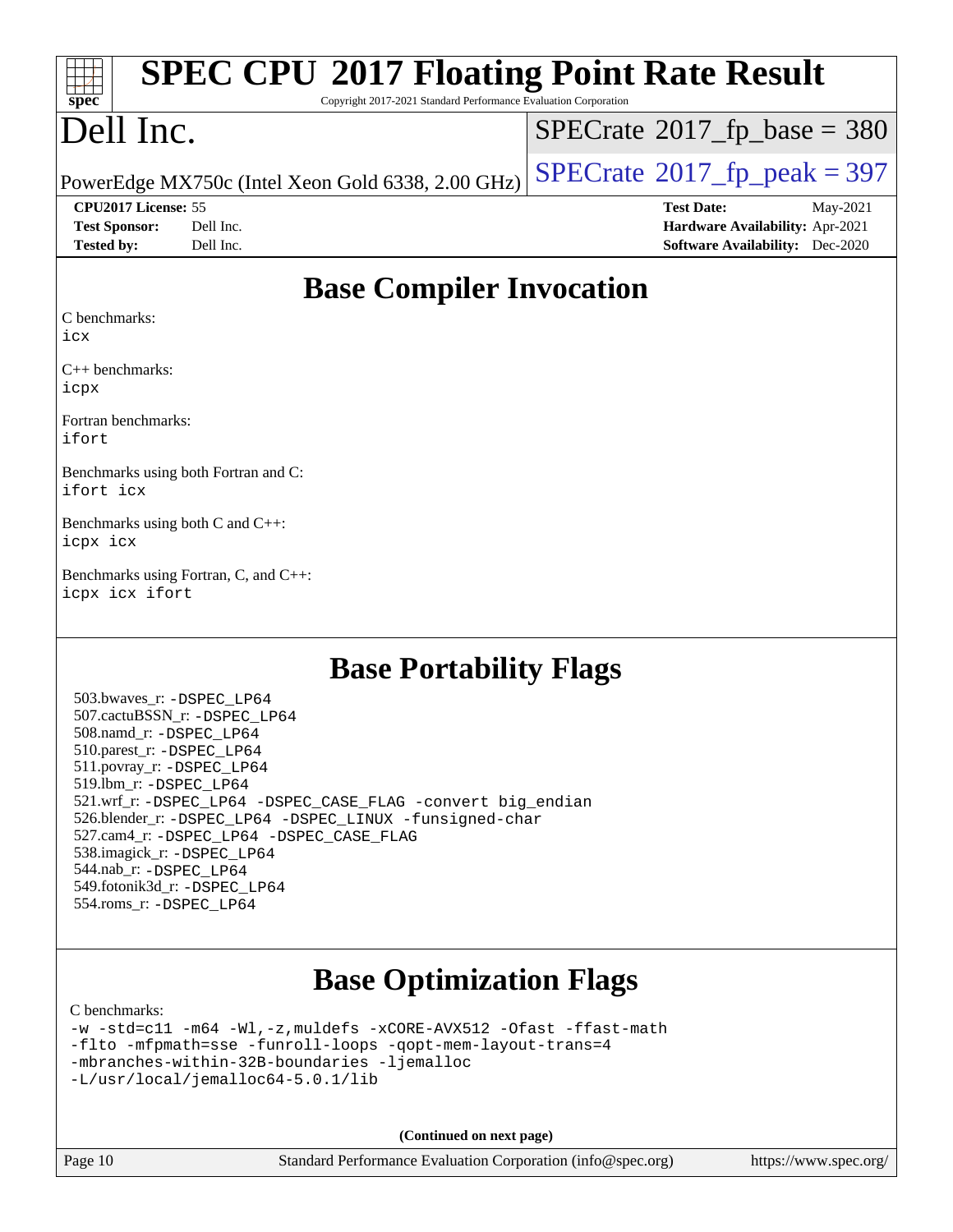

# **[SPEC CPU](http://www.spec.org/auto/cpu2017/Docs/result-fields.html#SPECCPU2017FloatingPointRateResult)[2017 Floating Point Rate Result](http://www.spec.org/auto/cpu2017/Docs/result-fields.html#SPECCPU2017FloatingPointRateResult)**

Copyright 2017-2021 Standard Performance Evaluation Corporation

# Dell Inc.

 $SPECrate$ <sup>®</sup>[2017\\_fp\\_base =](http://www.spec.org/auto/cpu2017/Docs/result-fields.html#SPECrate2017fpbase) 380

PowerEdge MX750c (Intel Xeon Gold 6338, 2.00 GHz)  $\left|$  [SPECrate](http://www.spec.org/auto/cpu2017/Docs/result-fields.html#SPECrate2017fppeak)<sup>®</sup>[2017\\_fp\\_peak = 3](http://www.spec.org/auto/cpu2017/Docs/result-fields.html#SPECrate2017fppeak)97

**[CPU2017 License:](http://www.spec.org/auto/cpu2017/Docs/result-fields.html#CPU2017License)** 55 **[Test Date:](http://www.spec.org/auto/cpu2017/Docs/result-fields.html#TestDate)** May-2021 **[Test Sponsor:](http://www.spec.org/auto/cpu2017/Docs/result-fields.html#TestSponsor)** Dell Inc. **[Hardware Availability:](http://www.spec.org/auto/cpu2017/Docs/result-fields.html#HardwareAvailability)** Apr-2021 **[Tested by:](http://www.spec.org/auto/cpu2017/Docs/result-fields.html#Testedby)** Dell Inc. **[Software Availability:](http://www.spec.org/auto/cpu2017/Docs/result-fields.html#SoftwareAvailability)** Dec-2020

# **[Base Optimization Flags \(Continued\)](http://www.spec.org/auto/cpu2017/Docs/result-fields.html#BaseOptimizationFlags)**

### [C++ benchmarks:](http://www.spec.org/auto/cpu2017/Docs/result-fields.html#CXXbenchmarks)

[-w](http://www.spec.org/cpu2017/results/res2021q2/cpu2017-20210524-26547.flags.html#user_CXXbase_supress_warning_66fb2c4e5c1dd10f38bdd29623979399e5ae75ae6e5453792d82ef66afed381df4a8602f92cac8d2ea0fffa7b93b4b1ccb9ecad4af01c9b2fe338b2082ae3859) [-m64](http://www.spec.org/cpu2017/results/res2021q2/cpu2017-20210524-26547.flags.html#user_CXXbase_m64-icc) [-Wl,-z,muldefs](http://www.spec.org/cpu2017/results/res2021q2/cpu2017-20210524-26547.flags.html#user_CXXbase_link_force_multiple1_b4cbdb97b34bdee9ceefcfe54f4c8ea74255f0b02a4b23e853cdb0e18eb4525ac79b5a88067c842dd0ee6996c24547a27a4b99331201badda8798ef8a743f577) [-xCORE-AVX512](http://www.spec.org/cpu2017/results/res2021q2/cpu2017-20210524-26547.flags.html#user_CXXbase_f-xCORE-AVX512) [-Ofast](http://www.spec.org/cpu2017/results/res2021q2/cpu2017-20210524-26547.flags.html#user_CXXbase_f-Ofast) [-ffast-math](http://www.spec.org/cpu2017/results/res2021q2/cpu2017-20210524-26547.flags.html#user_CXXbase_f-ffast-math) [-flto](http://www.spec.org/cpu2017/results/res2021q2/cpu2017-20210524-26547.flags.html#user_CXXbase_f-flto) [-mfpmath=sse](http://www.spec.org/cpu2017/results/res2021q2/cpu2017-20210524-26547.flags.html#user_CXXbase_f-mfpmath_70eb8fac26bde974f8ab713bc9086c5621c0b8d2f6c86f38af0bd7062540daf19db5f3a066d8c6684be05d84c9b6322eb3b5be6619d967835195b93d6c02afa1) [-funroll-loops](http://www.spec.org/cpu2017/results/res2021q2/cpu2017-20210524-26547.flags.html#user_CXXbase_f-funroll-loops) [-qopt-mem-layout-trans=4](http://www.spec.org/cpu2017/results/res2021q2/cpu2017-20210524-26547.flags.html#user_CXXbase_f-qopt-mem-layout-trans_fa39e755916c150a61361b7846f310bcdf6f04e385ef281cadf3647acec3f0ae266d1a1d22d972a7087a248fd4e6ca390a3634700869573d231a252c784941a8) [-mbranches-within-32B-boundaries](http://www.spec.org/cpu2017/results/res2021q2/cpu2017-20210524-26547.flags.html#user_CXXbase_f-mbranches-within-32B-boundaries) [-ljemalloc](http://www.spec.org/cpu2017/results/res2021q2/cpu2017-20210524-26547.flags.html#user_CXXbase_jemalloc_link_lib_d1249b907c500fa1c0672f44f562e3d0f79738ae9e3c4a9c376d49f265a04b9c99b167ecedbf6711b3085be911c67ff61f150a17b3472be731631ba4d0471706) [-L/usr/local/jemalloc64-5.0.1/lib](http://www.spec.org/cpu2017/results/res2021q2/cpu2017-20210524-26547.flags.html#user_CXXbase_jemalloc_link_path64_1_cc289568b1a6c0fd3b62c91b824c27fcb5af5e8098e6ad028160d21144ef1b8aef3170d2acf0bee98a8da324cfe4f67d0a3d0c4cc4673d993d694dc2a0df248b) [Fortran benchmarks](http://www.spec.org/auto/cpu2017/Docs/result-fields.html#Fortranbenchmarks): [-w](http://www.spec.org/cpu2017/results/res2021q2/cpu2017-20210524-26547.flags.html#user_FCbase_supress_warning_66fb2c4e5c1dd10f38bdd29623979399e5ae75ae6e5453792d82ef66afed381df4a8602f92cac8d2ea0fffa7b93b4b1ccb9ecad4af01c9b2fe338b2082ae3859) [-m64](http://www.spec.org/cpu2017/results/res2021q2/cpu2017-20210524-26547.flags.html#user_FCbase_m64-icc) [-Wl,-z,muldefs](http://www.spec.org/cpu2017/results/res2021q2/cpu2017-20210524-26547.flags.html#user_FCbase_link_force_multiple1_b4cbdb97b34bdee9ceefcfe54f4c8ea74255f0b02a4b23e853cdb0e18eb4525ac79b5a88067c842dd0ee6996c24547a27a4b99331201badda8798ef8a743f577) [-xCORE-AVX512](http://www.spec.org/cpu2017/results/res2021q2/cpu2017-20210524-26547.flags.html#user_FCbase_f-xCORE-AVX512) [-O3](http://www.spec.org/cpu2017/results/res2021q2/cpu2017-20210524-26547.flags.html#user_FCbase_f-O3) [-ipo](http://www.spec.org/cpu2017/results/res2021q2/cpu2017-20210524-26547.flags.html#user_FCbase_f-ipo) [-no-prec-div](http://www.spec.org/cpu2017/results/res2021q2/cpu2017-20210524-26547.flags.html#user_FCbase_f-no-prec-div) [-qopt-prefetch](http://www.spec.org/cpu2017/results/res2021q2/cpu2017-20210524-26547.flags.html#user_FCbase_f-qopt-prefetch) [-ffinite-math-only](http://www.spec.org/cpu2017/results/res2021q2/cpu2017-20210524-26547.flags.html#user_FCbase_f_finite_math_only_cb91587bd2077682c4b38af759c288ed7c732db004271a9512da14a4f8007909a5f1427ecbf1a0fb78ff2a814402c6114ac565ca162485bbcae155b5e4258871) [-qopt-multiple-gather-scatter-by-shuffles](http://www.spec.org/cpu2017/results/res2021q2/cpu2017-20210524-26547.flags.html#user_FCbase_f-qopt-multiple-gather-scatter-by-shuffles) [-qopt-mem-layout-trans=4](http://www.spec.org/cpu2017/results/res2021q2/cpu2017-20210524-26547.flags.html#user_FCbase_f-qopt-mem-layout-trans_fa39e755916c150a61361b7846f310bcdf6f04e385ef281cadf3647acec3f0ae266d1a1d22d972a7087a248fd4e6ca390a3634700869573d231a252c784941a8) [-nostandard-realloc-lhs](http://www.spec.org/cpu2017/results/res2021q2/cpu2017-20210524-26547.flags.html#user_FCbase_f_2003_std_realloc_82b4557e90729c0f113870c07e44d33d6f5a304b4f63d4c15d2d0f1fab99f5daaed73bdb9275d9ae411527f28b936061aa8b9c8f2d63842963b95c9dd6426b8a) [-align array32byte](http://www.spec.org/cpu2017/results/res2021q2/cpu2017-20210524-26547.flags.html#user_FCbase_align_array32byte_b982fe038af199962ba9a80c053b8342c548c85b40b8e86eb3cc33dee0d7986a4af373ac2d51c3f7cf710a18d62fdce2948f201cd044323541f22fc0fffc51b6) [-auto](http://www.spec.org/cpu2017/results/res2021q2/cpu2017-20210524-26547.flags.html#user_FCbase_f-auto) [-mbranches-within-32B-boundaries](http://www.spec.org/cpu2017/results/res2021q2/cpu2017-20210524-26547.flags.html#user_FCbase_f-mbranches-within-32B-boundaries) [-ljemalloc](http://www.spec.org/cpu2017/results/res2021q2/cpu2017-20210524-26547.flags.html#user_FCbase_jemalloc_link_lib_d1249b907c500fa1c0672f44f562e3d0f79738ae9e3c4a9c376d49f265a04b9c99b167ecedbf6711b3085be911c67ff61f150a17b3472be731631ba4d0471706) [-L/usr/local/jemalloc64-5.0.1/lib](http://www.spec.org/cpu2017/results/res2021q2/cpu2017-20210524-26547.flags.html#user_FCbase_jemalloc_link_path64_1_cc289568b1a6c0fd3b62c91b824c27fcb5af5e8098e6ad028160d21144ef1b8aef3170d2acf0bee98a8da324cfe4f67d0a3d0c4cc4673d993d694dc2a0df248b) [Benchmarks using both Fortran and C](http://www.spec.org/auto/cpu2017/Docs/result-fields.html#BenchmarksusingbothFortranandC): [-w](http://www.spec.org/cpu2017/results/res2021q2/cpu2017-20210524-26547.flags.html#user_CC_FCbase_supress_warning_66fb2c4e5c1dd10f38bdd29623979399e5ae75ae6e5453792d82ef66afed381df4a8602f92cac8d2ea0fffa7b93b4b1ccb9ecad4af01c9b2fe338b2082ae3859) [-m64](http://www.spec.org/cpu2017/results/res2021q2/cpu2017-20210524-26547.flags.html#user_CC_FCbase_m64-icc) [-std=c11](http://www.spec.org/cpu2017/results/res2021q2/cpu2017-20210524-26547.flags.html#user_CC_FCbase_std-icc-std_0e1c27790398a4642dfca32ffe6c27b5796f9c2d2676156f2e42c9c44eaad0c049b1cdb667a270c34d979996257aeb8fc440bfb01818dbc9357bd9d174cb8524) [-Wl,-z,muldefs](http://www.spec.org/cpu2017/results/res2021q2/cpu2017-20210524-26547.flags.html#user_CC_FCbase_link_force_multiple1_b4cbdb97b34bdee9ceefcfe54f4c8ea74255f0b02a4b23e853cdb0e18eb4525ac79b5a88067c842dd0ee6996c24547a27a4b99331201badda8798ef8a743f577) [-xCORE-AVX512](http://www.spec.org/cpu2017/results/res2021q2/cpu2017-20210524-26547.flags.html#user_CC_FCbase_f-xCORE-AVX512) [-Ofast](http://www.spec.org/cpu2017/results/res2021q2/cpu2017-20210524-26547.flags.html#user_CC_FCbase_f-Ofast) [-ffast-math](http://www.spec.org/cpu2017/results/res2021q2/cpu2017-20210524-26547.flags.html#user_CC_FCbase_f-ffast-math) [-flto](http://www.spec.org/cpu2017/results/res2021q2/cpu2017-20210524-26547.flags.html#user_CC_FCbase_f-flto) [-mfpmath=sse](http://www.spec.org/cpu2017/results/res2021q2/cpu2017-20210524-26547.flags.html#user_CC_FCbase_f-mfpmath_70eb8fac26bde974f8ab713bc9086c5621c0b8d2f6c86f38af0bd7062540daf19db5f3a066d8c6684be05d84c9b6322eb3b5be6619d967835195b93d6c02afa1) [-funroll-loops](http://www.spec.org/cpu2017/results/res2021q2/cpu2017-20210524-26547.flags.html#user_CC_FCbase_f-funroll-loops) [-qopt-mem-layout-trans=4](http://www.spec.org/cpu2017/results/res2021q2/cpu2017-20210524-26547.flags.html#user_CC_FCbase_f-qopt-mem-layout-trans_fa39e755916c150a61361b7846f310bcdf6f04e385ef281cadf3647acec3f0ae266d1a1d22d972a7087a248fd4e6ca390a3634700869573d231a252c784941a8) [-O3](http://www.spec.org/cpu2017/results/res2021q2/cpu2017-20210524-26547.flags.html#user_CC_FCbase_f-O3) [-ipo](http://www.spec.org/cpu2017/results/res2021q2/cpu2017-20210524-26547.flags.html#user_CC_FCbase_f-ipo) [-no-prec-div](http://www.spec.org/cpu2017/results/res2021q2/cpu2017-20210524-26547.flags.html#user_CC_FCbase_f-no-prec-div) [-qopt-prefetch](http://www.spec.org/cpu2017/results/res2021q2/cpu2017-20210524-26547.flags.html#user_CC_FCbase_f-qopt-prefetch) [-ffinite-math-only](http://www.spec.org/cpu2017/results/res2021q2/cpu2017-20210524-26547.flags.html#user_CC_FCbase_f_finite_math_only_cb91587bd2077682c4b38af759c288ed7c732db004271a9512da14a4f8007909a5f1427ecbf1a0fb78ff2a814402c6114ac565ca162485bbcae155b5e4258871) [-qopt-multiple-gather-scatter-by-shuffles](http://www.spec.org/cpu2017/results/res2021q2/cpu2017-20210524-26547.flags.html#user_CC_FCbase_f-qopt-multiple-gather-scatter-by-shuffles) [-mbranches-within-32B-boundaries](http://www.spec.org/cpu2017/results/res2021q2/cpu2017-20210524-26547.flags.html#user_CC_FCbase_f-mbranches-within-32B-boundaries) [-nostandard-realloc-lhs](http://www.spec.org/cpu2017/results/res2021q2/cpu2017-20210524-26547.flags.html#user_CC_FCbase_f_2003_std_realloc_82b4557e90729c0f113870c07e44d33d6f5a304b4f63d4c15d2d0f1fab99f5daaed73bdb9275d9ae411527f28b936061aa8b9c8f2d63842963b95c9dd6426b8a) [-align array32byte](http://www.spec.org/cpu2017/results/res2021q2/cpu2017-20210524-26547.flags.html#user_CC_FCbase_align_array32byte_b982fe038af199962ba9a80c053b8342c548c85b40b8e86eb3cc33dee0d7986a4af373ac2d51c3f7cf710a18d62fdce2948f201cd044323541f22fc0fffc51b6) [-auto](http://www.spec.org/cpu2017/results/res2021q2/cpu2017-20210524-26547.flags.html#user_CC_FCbase_f-auto) [-ljemalloc](http://www.spec.org/cpu2017/results/res2021q2/cpu2017-20210524-26547.flags.html#user_CC_FCbase_jemalloc_link_lib_d1249b907c500fa1c0672f44f562e3d0f79738ae9e3c4a9c376d49f265a04b9c99b167ecedbf6711b3085be911c67ff61f150a17b3472be731631ba4d0471706) [-L/usr/local/jemalloc64-5.0.1/lib](http://www.spec.org/cpu2017/results/res2021q2/cpu2017-20210524-26547.flags.html#user_CC_FCbase_jemalloc_link_path64_1_cc289568b1a6c0fd3b62c91b824c27fcb5af5e8098e6ad028160d21144ef1b8aef3170d2acf0bee98a8da324cfe4f67d0a3d0c4cc4673d993d694dc2a0df248b) [Benchmarks using both C and C++](http://www.spec.org/auto/cpu2017/Docs/result-fields.html#BenchmarksusingbothCandCXX): [-w](http://www.spec.org/cpu2017/results/res2021q2/cpu2017-20210524-26547.flags.html#user_CC_CXXbase_supress_warning_66fb2c4e5c1dd10f38bdd29623979399e5ae75ae6e5453792d82ef66afed381df4a8602f92cac8d2ea0fffa7b93b4b1ccb9ecad4af01c9b2fe338b2082ae3859) [-m64](http://www.spec.org/cpu2017/results/res2021q2/cpu2017-20210524-26547.flags.html#user_CC_CXXbase_m64-icc) [-std=c11](http://www.spec.org/cpu2017/results/res2021q2/cpu2017-20210524-26547.flags.html#user_CC_CXXbase_std-icc-std_0e1c27790398a4642dfca32ffe6c27b5796f9c2d2676156f2e42c9c44eaad0c049b1cdb667a270c34d979996257aeb8fc440bfb01818dbc9357bd9d174cb8524) [-Wl,-z,muldefs](http://www.spec.org/cpu2017/results/res2021q2/cpu2017-20210524-26547.flags.html#user_CC_CXXbase_link_force_multiple1_b4cbdb97b34bdee9ceefcfe54f4c8ea74255f0b02a4b23e853cdb0e18eb4525ac79b5a88067c842dd0ee6996c24547a27a4b99331201badda8798ef8a743f577) [-xCORE-AVX512](http://www.spec.org/cpu2017/results/res2021q2/cpu2017-20210524-26547.flags.html#user_CC_CXXbase_f-xCORE-AVX512) [-Ofast](http://www.spec.org/cpu2017/results/res2021q2/cpu2017-20210524-26547.flags.html#user_CC_CXXbase_f-Ofast) [-ffast-math](http://www.spec.org/cpu2017/results/res2021q2/cpu2017-20210524-26547.flags.html#user_CC_CXXbase_f-ffast-math) [-flto](http://www.spec.org/cpu2017/results/res2021q2/cpu2017-20210524-26547.flags.html#user_CC_CXXbase_f-flto) [-mfpmath=sse](http://www.spec.org/cpu2017/results/res2021q2/cpu2017-20210524-26547.flags.html#user_CC_CXXbase_f-mfpmath_70eb8fac26bde974f8ab713bc9086c5621c0b8d2f6c86f38af0bd7062540daf19db5f3a066d8c6684be05d84c9b6322eb3b5be6619d967835195b93d6c02afa1) [-funroll-loops](http://www.spec.org/cpu2017/results/res2021q2/cpu2017-20210524-26547.flags.html#user_CC_CXXbase_f-funroll-loops) [-qopt-mem-layout-trans=4](http://www.spec.org/cpu2017/results/res2021q2/cpu2017-20210524-26547.flags.html#user_CC_CXXbase_f-qopt-mem-layout-trans_fa39e755916c150a61361b7846f310bcdf6f04e385ef281cadf3647acec3f0ae266d1a1d22d972a7087a248fd4e6ca390a3634700869573d231a252c784941a8) [-mbranches-within-32B-boundaries](http://www.spec.org/cpu2017/results/res2021q2/cpu2017-20210524-26547.flags.html#user_CC_CXXbase_f-mbranches-within-32B-boundaries) [-ljemalloc](http://www.spec.org/cpu2017/results/res2021q2/cpu2017-20210524-26547.flags.html#user_CC_CXXbase_jemalloc_link_lib_d1249b907c500fa1c0672f44f562e3d0f79738ae9e3c4a9c376d49f265a04b9c99b167ecedbf6711b3085be911c67ff61f150a17b3472be731631ba4d0471706) [-L/usr/local/jemalloc64-5.0.1/lib](http://www.spec.org/cpu2017/results/res2021q2/cpu2017-20210524-26547.flags.html#user_CC_CXXbase_jemalloc_link_path64_1_cc289568b1a6c0fd3b62c91b824c27fcb5af5e8098e6ad028160d21144ef1b8aef3170d2acf0bee98a8da324cfe4f67d0a3d0c4cc4673d993d694dc2a0df248b) [Benchmarks using Fortran, C, and C++:](http://www.spec.org/auto/cpu2017/Docs/result-fields.html#BenchmarksusingFortranCandCXX) [-w](http://www.spec.org/cpu2017/results/res2021q2/cpu2017-20210524-26547.flags.html#user_CC_CXX_FCbase_supress_warning_66fb2c4e5c1dd10f38bdd29623979399e5ae75ae6e5453792d82ef66afed381df4a8602f92cac8d2ea0fffa7b93b4b1ccb9ecad4af01c9b2fe338b2082ae3859) [-m64](http://www.spec.org/cpu2017/results/res2021q2/cpu2017-20210524-26547.flags.html#user_CC_CXX_FCbase_m64-icc) [-std=c11](http://www.spec.org/cpu2017/results/res2021q2/cpu2017-20210524-26547.flags.html#user_CC_CXX_FCbase_std-icc-std_0e1c27790398a4642dfca32ffe6c27b5796f9c2d2676156f2e42c9c44eaad0c049b1cdb667a270c34d979996257aeb8fc440bfb01818dbc9357bd9d174cb8524) [-Wl,-z,muldefs](http://www.spec.org/cpu2017/results/res2021q2/cpu2017-20210524-26547.flags.html#user_CC_CXX_FCbase_link_force_multiple1_b4cbdb97b34bdee9ceefcfe54f4c8ea74255f0b02a4b23e853cdb0e18eb4525ac79b5a88067c842dd0ee6996c24547a27a4b99331201badda8798ef8a743f577) [-xCORE-AVX512](http://www.spec.org/cpu2017/results/res2021q2/cpu2017-20210524-26547.flags.html#user_CC_CXX_FCbase_f-xCORE-AVX512) [-Ofast](http://www.spec.org/cpu2017/results/res2021q2/cpu2017-20210524-26547.flags.html#user_CC_CXX_FCbase_f-Ofast) [-ffast-math](http://www.spec.org/cpu2017/results/res2021q2/cpu2017-20210524-26547.flags.html#user_CC_CXX_FCbase_f-ffast-math) [-flto](http://www.spec.org/cpu2017/results/res2021q2/cpu2017-20210524-26547.flags.html#user_CC_CXX_FCbase_f-flto) [-mfpmath=sse](http://www.spec.org/cpu2017/results/res2021q2/cpu2017-20210524-26547.flags.html#user_CC_CXX_FCbase_f-mfpmath_70eb8fac26bde974f8ab713bc9086c5621c0b8d2f6c86f38af0bd7062540daf19db5f3a066d8c6684be05d84c9b6322eb3b5be6619d967835195b93d6c02afa1) [-funroll-loops](http://www.spec.org/cpu2017/results/res2021q2/cpu2017-20210524-26547.flags.html#user_CC_CXX_FCbase_f-funroll-loops) [-qopt-mem-layout-trans=4](http://www.spec.org/cpu2017/results/res2021q2/cpu2017-20210524-26547.flags.html#user_CC_CXX_FCbase_f-qopt-mem-layout-trans_fa39e755916c150a61361b7846f310bcdf6f04e385ef281cadf3647acec3f0ae266d1a1d22d972a7087a248fd4e6ca390a3634700869573d231a252c784941a8) [-O3](http://www.spec.org/cpu2017/results/res2021q2/cpu2017-20210524-26547.flags.html#user_CC_CXX_FCbase_f-O3) [-no-prec-div](http://www.spec.org/cpu2017/results/res2021q2/cpu2017-20210524-26547.flags.html#user_CC_CXX_FCbase_f-no-prec-div) [-qopt-prefetch](http://www.spec.org/cpu2017/results/res2021q2/cpu2017-20210524-26547.flags.html#user_CC_CXX_FCbase_f-qopt-prefetch) [-ffinite-math-only](http://www.spec.org/cpu2017/results/res2021q2/cpu2017-20210524-26547.flags.html#user_CC_CXX_FCbase_f_finite_math_only_cb91587bd2077682c4b38af759c288ed7c732db004271a9512da14a4f8007909a5f1427ecbf1a0fb78ff2a814402c6114ac565ca162485bbcae155b5e4258871) [-qopt-multiple-gather-scatter-by-shuffles](http://www.spec.org/cpu2017/results/res2021q2/cpu2017-20210524-26547.flags.html#user_CC_CXX_FCbase_f-qopt-multiple-gather-scatter-by-shuffles) [-mbranches-within-32B-boundaries](http://www.spec.org/cpu2017/results/res2021q2/cpu2017-20210524-26547.flags.html#user_CC_CXX_FCbase_f-mbranches-within-32B-boundaries) [-nostandard-realloc-lhs](http://www.spec.org/cpu2017/results/res2021q2/cpu2017-20210524-26547.flags.html#user_CC_CXX_FCbase_f_2003_std_realloc_82b4557e90729c0f113870c07e44d33d6f5a304b4f63d4c15d2d0f1fab99f5daaed73bdb9275d9ae411527f28b936061aa8b9c8f2d63842963b95c9dd6426b8a) [-align array32byte](http://www.spec.org/cpu2017/results/res2021q2/cpu2017-20210524-26547.flags.html#user_CC_CXX_FCbase_align_array32byte_b982fe038af199962ba9a80c053b8342c548c85b40b8e86eb3cc33dee0d7986a4af373ac2d51c3f7cf710a18d62fdce2948f201cd044323541f22fc0fffc51b6) [-auto](http://www.spec.org/cpu2017/results/res2021q2/cpu2017-20210524-26547.flags.html#user_CC_CXX_FCbase_f-auto) [-ljemalloc](http://www.spec.org/cpu2017/results/res2021q2/cpu2017-20210524-26547.flags.html#user_CC_CXX_FCbase_jemalloc_link_lib_d1249b907c500fa1c0672f44f562e3d0f79738ae9e3c4a9c376d49f265a04b9c99b167ecedbf6711b3085be911c67ff61f150a17b3472be731631ba4d0471706) [-L/usr/local/jemalloc64-5.0.1/lib](http://www.spec.org/cpu2017/results/res2021q2/cpu2017-20210524-26547.flags.html#user_CC_CXX_FCbase_jemalloc_link_path64_1_cc289568b1a6c0fd3b62c91b824c27fcb5af5e8098e6ad028160d21144ef1b8aef3170d2acf0bee98a8da324cfe4f67d0a3d0c4cc4673d993d694dc2a0df248b)

# **[Peak Compiler Invocation](http://www.spec.org/auto/cpu2017/Docs/result-fields.html#PeakCompilerInvocation)**

[C benchmarks](http://www.spec.org/auto/cpu2017/Docs/result-fields.html#Cbenchmarks): [icx](http://www.spec.org/cpu2017/results/res2021q2/cpu2017-20210524-26547.flags.html#user_CCpeak_intel_icx_fe2d28d19ae2a5db7c42fe0f2a2aed77cb715edd4aeb23434404a8be6683fe239869bb6ca8154ca98265c2e3b9226a719a0efe2953a4a7018c379b7010ccf087)

[C++ benchmarks:](http://www.spec.org/auto/cpu2017/Docs/result-fields.html#CXXbenchmarks) [icpx](http://www.spec.org/cpu2017/results/res2021q2/cpu2017-20210524-26547.flags.html#user_CXXpeak_intel_icpx_1e918ed14c436bf4b9b7c8bcdd51d4539fc71b3df010bd1e9f8732d9c34c2b2914e48204a846820f3c0ebb4095dea797a5c30b458ac0b6dffac65d78f781f5ca)

**(Continued on next page)**

Page 11 Standard Performance Evaluation Corporation [\(info@spec.org\)](mailto:info@spec.org) <https://www.spec.org/>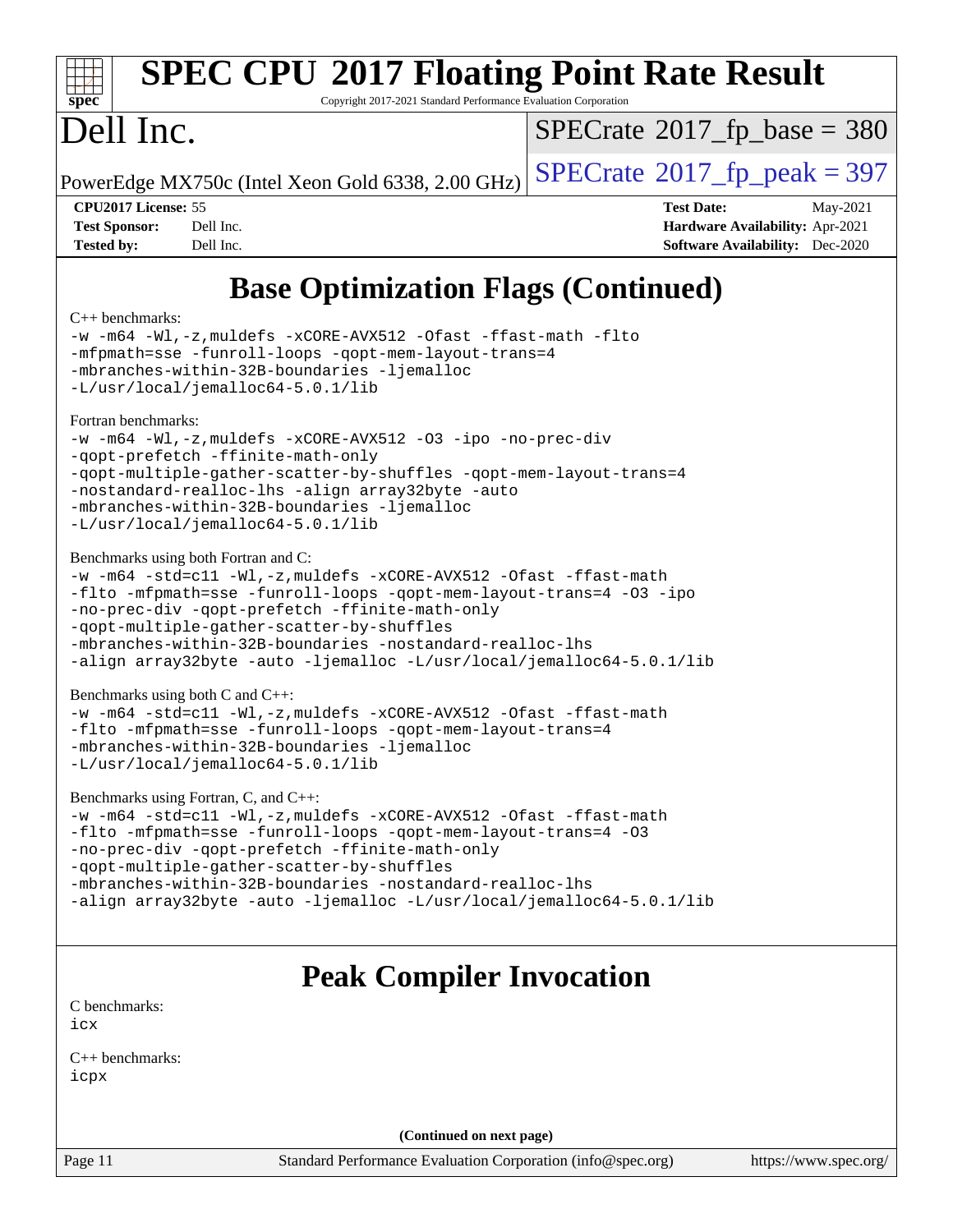| <b>SPEC CPU®2017 Floating Point Rate Result</b><br>$\frac{1}{\sqrt{1-\frac{1}{2}}\sqrt{1-\frac{1}{2}}\sqrt{1-\frac{1}{2}}\sqrt{1-\frac{1}{2}}\sqrt{1-\frac{1}{2}}\sqrt{1-\frac{1}{2}}\sqrt{1-\frac{1}{2}}\sqrt{1-\frac{1}{2}}\sqrt{1-\frac{1}{2}}\sqrt{1-\frac{1}{2}}\sqrt{1-\frac{1}{2}}\sqrt{1-\frac{1}{2}}\sqrt{1-\frac{1}{2}}\sqrt{1-\frac{1}{2}}\sqrt{1-\frac{1}{2}}\sqrt{1-\frac{1}{2}}\sqrt{1-\frac{1}{2}}\sqrt{1-\frac{1}{2}}\sqrt{1-\frac{1}{2}}\sqrt{1-\frac$ |                                              |
|-------------------------------------------------------------------------------------------------------------------------------------------------------------------------------------------------------------------------------------------------------------------------------------------------------------------------------------------------------------------------------------------------------------------------------------------------------------------------|----------------------------------------------|
| Copyright 2017-2021 Standard Performance Evaluation Corporation                                                                                                                                                                                                                                                                                                                                                                                                         |                                              |
| Dell Inc.                                                                                                                                                                                                                                                                                                                                                                                                                                                               | $ SPECrate^{\circledast}2017_fp\_base = 380$ |
| PowerEdge MX750c (Intel Xeon Gold 6338, 2.00 GHz) $\vert$ SPECrate®2017_fp_peak = 397                                                                                                                                                                                                                                                                                                                                                                                   |                                              |

**[Tested by:](http://www.spec.org/auto/cpu2017/Docs/result-fields.html#Testedby)** Dell Inc. **[Software Availability:](http://www.spec.org/auto/cpu2017/Docs/result-fields.html#SoftwareAvailability)** Dec-2020

**[CPU2017 License:](http://www.spec.org/auto/cpu2017/Docs/result-fields.html#CPU2017License)** 55 **[Test Date:](http://www.spec.org/auto/cpu2017/Docs/result-fields.html#TestDate)** May-2021 **[Test Sponsor:](http://www.spec.org/auto/cpu2017/Docs/result-fields.html#TestSponsor)** Dell Inc. **[Hardware Availability:](http://www.spec.org/auto/cpu2017/Docs/result-fields.html#HardwareAvailability)** Apr-2021

# **[Peak Compiler Invocation \(Continued\)](http://www.spec.org/auto/cpu2017/Docs/result-fields.html#PeakCompilerInvocation)**

[Fortran benchmarks](http://www.spec.org/auto/cpu2017/Docs/result-fields.html#Fortranbenchmarks):

[ifort](http://www.spec.org/cpu2017/results/res2021q2/cpu2017-20210524-26547.flags.html#user_FCpeak_intel_ifort_8111460550e3ca792625aed983ce982f94888b8b503583aa7ba2b8303487b4d8a21a13e7191a45c5fd58ff318f48f9492884d4413fa793fd88dd292cad7027ca)

[Benchmarks using both Fortran and C](http://www.spec.org/auto/cpu2017/Docs/result-fields.html#BenchmarksusingbothFortranandC):

521.wrf\_r: [ifort](http://www.spec.org/cpu2017/results/res2021q2/cpu2017-20210524-26547.flags.html#user_peakFCLD521_wrf_r_intel_ifort_8111460550e3ca792625aed983ce982f94888b8b503583aa7ba2b8303487b4d8a21a13e7191a45c5fd58ff318f48f9492884d4413fa793fd88dd292cad7027ca) [icc](http://www.spec.org/cpu2017/results/res2021q2/cpu2017-20210524-26547.flags.html#user_peakCC521_wrf_r_intel_icc_66fc1ee009f7361af1fbd72ca7dcefbb700085f36577c54f309893dd4ec40d12360134090235512931783d35fd58c0460139e722d5067c5574d8eaf2b3e37e92)

527.cam4\_r: [ifort](http://www.spec.org/cpu2017/results/res2021q2/cpu2017-20210524-26547.flags.html#user_peakFCLD527_cam4_r_intel_ifort_8111460550e3ca792625aed983ce982f94888b8b503583aa7ba2b8303487b4d8a21a13e7191a45c5fd58ff318f48f9492884d4413fa793fd88dd292cad7027ca) [icx](http://www.spec.org/cpu2017/results/res2021q2/cpu2017-20210524-26547.flags.html#user_peakCC527_cam4_r_intel_icx_fe2d28d19ae2a5db7c42fe0f2a2aed77cb715edd4aeb23434404a8be6683fe239869bb6ca8154ca98265c2e3b9226a719a0efe2953a4a7018c379b7010ccf087)

[Benchmarks using both C and C++](http://www.spec.org/auto/cpu2017/Docs/result-fields.html#BenchmarksusingbothCandCXX):

511.povray\_r: [icpc](http://www.spec.org/cpu2017/results/res2021q2/cpu2017-20210524-26547.flags.html#user_peakCXXLD511_povray_r_intel_icpc_c510b6838c7f56d33e37e94d029a35b4a7bccf4766a728ee175e80a419847e808290a9b78be685c44ab727ea267ec2f070ec5dc83b407c0218cded6866a35d07) [icc](http://www.spec.org/cpu2017/results/res2021q2/cpu2017-20210524-26547.flags.html#user_peakCC511_povray_r_intel_icc_66fc1ee009f7361af1fbd72ca7dcefbb700085f36577c54f309893dd4ec40d12360134090235512931783d35fd58c0460139e722d5067c5574d8eaf2b3e37e92)

526.blender\_r: [icpx](http://www.spec.org/cpu2017/results/res2021q2/cpu2017-20210524-26547.flags.html#user_peakCXXLD526_blender_r_intel_icpx_1e918ed14c436bf4b9b7c8bcdd51d4539fc71b3df010bd1e9f8732d9c34c2b2914e48204a846820f3c0ebb4095dea797a5c30b458ac0b6dffac65d78f781f5ca) [icx](http://www.spec.org/cpu2017/results/res2021q2/cpu2017-20210524-26547.flags.html#user_peakCC526_blender_r_intel_icx_fe2d28d19ae2a5db7c42fe0f2a2aed77cb715edd4aeb23434404a8be6683fe239869bb6ca8154ca98265c2e3b9226a719a0efe2953a4a7018c379b7010ccf087)

[Benchmarks using Fortran, C, and C++:](http://www.spec.org/auto/cpu2017/Docs/result-fields.html#BenchmarksusingFortranCandCXX) [icpx](http://www.spec.org/cpu2017/results/res2021q2/cpu2017-20210524-26547.flags.html#user_CC_CXX_FCpeak_intel_icpx_1e918ed14c436bf4b9b7c8bcdd51d4539fc71b3df010bd1e9f8732d9c34c2b2914e48204a846820f3c0ebb4095dea797a5c30b458ac0b6dffac65d78f781f5ca) [icx](http://www.spec.org/cpu2017/results/res2021q2/cpu2017-20210524-26547.flags.html#user_CC_CXX_FCpeak_intel_icx_fe2d28d19ae2a5db7c42fe0f2a2aed77cb715edd4aeb23434404a8be6683fe239869bb6ca8154ca98265c2e3b9226a719a0efe2953a4a7018c379b7010ccf087) [ifort](http://www.spec.org/cpu2017/results/res2021q2/cpu2017-20210524-26547.flags.html#user_CC_CXX_FCpeak_intel_ifort_8111460550e3ca792625aed983ce982f94888b8b503583aa7ba2b8303487b4d8a21a13e7191a45c5fd58ff318f48f9492884d4413fa793fd88dd292cad7027ca)

# **[Peak Portability Flags](http://www.spec.org/auto/cpu2017/Docs/result-fields.html#PeakPortabilityFlags)**

Same as Base Portability Flags

# **[Peak Optimization Flags](http://www.spec.org/auto/cpu2017/Docs/result-fields.html#PeakOptimizationFlags)**

[C benchmarks](http://www.spec.org/auto/cpu2017/Docs/result-fields.html#Cbenchmarks):

519.lbm\_r: basepeak = yes

538.imagick\_r: basepeak = yes

 544.nab\_r: [-w](http://www.spec.org/cpu2017/results/res2021q2/cpu2017-20210524-26547.flags.html#user_peakCCLD544_nab_r_supress_warning_66fb2c4e5c1dd10f38bdd29623979399e5ae75ae6e5453792d82ef66afed381df4a8602f92cac8d2ea0fffa7b93b4b1ccb9ecad4af01c9b2fe338b2082ae3859) [-std=c11](http://www.spec.org/cpu2017/results/res2021q2/cpu2017-20210524-26547.flags.html#user_peakCCLD544_nab_r_std-icc-std_0e1c27790398a4642dfca32ffe6c27b5796f9c2d2676156f2e42c9c44eaad0c049b1cdb667a270c34d979996257aeb8fc440bfb01818dbc9357bd9d174cb8524) [-m64](http://www.spec.org/cpu2017/results/res2021q2/cpu2017-20210524-26547.flags.html#user_peakCCLD544_nab_r_m64-icc) [-Wl,-z,muldefs](http://www.spec.org/cpu2017/results/res2021q2/cpu2017-20210524-26547.flags.html#user_peakEXTRA_LDFLAGS544_nab_r_link_force_multiple1_b4cbdb97b34bdee9ceefcfe54f4c8ea74255f0b02a4b23e853cdb0e18eb4525ac79b5a88067c842dd0ee6996c24547a27a4b99331201badda8798ef8a743f577) [-xCORE-AVX512](http://www.spec.org/cpu2017/results/res2021q2/cpu2017-20210524-26547.flags.html#user_peakCOPTIMIZE544_nab_r_f-xCORE-AVX512) [-flto](http://www.spec.org/cpu2017/results/res2021q2/cpu2017-20210524-26547.flags.html#user_peakCOPTIMIZE544_nab_r_f-flto) [-Ofast](http://www.spec.org/cpu2017/results/res2021q2/cpu2017-20210524-26547.flags.html#user_peakCOPTIMIZE544_nab_r_f-Ofast) [-qopt-mem-layout-trans=4](http://www.spec.org/cpu2017/results/res2021q2/cpu2017-20210524-26547.flags.html#user_peakCOPTIMIZE544_nab_r_f-qopt-mem-layout-trans_fa39e755916c150a61361b7846f310bcdf6f04e385ef281cadf3647acec3f0ae266d1a1d22d972a7087a248fd4e6ca390a3634700869573d231a252c784941a8)

[-fimf-accuracy-bits=14:sqrt](http://www.spec.org/cpu2017/results/res2021q2/cpu2017-20210524-26547.flags.html#user_peakEXTRA_OPTIMIZE544_nab_r_f-imf-accuracy-bits_dec3764af0c61f52590ca8f859bc2b38948cb3a9f4bd45f959a8dd6743142ff5c0d5c89fdfba8d7c6d41a5122d7dc4d32797a5effd20a981baa30839b7373d7d)

[-mbranches-within-32B-boundaries](http://www.spec.org/cpu2017/results/res2021q2/cpu2017-20210524-26547.flags.html#user_peakEXTRA_COPTIMIZE544_nab_r_f-mbranches-within-32B-boundaries) [-ljemalloc](http://www.spec.org/cpu2017/results/res2021q2/cpu2017-20210524-26547.flags.html#user_peakEXTRA_LIBS544_nab_r_jemalloc_link_lib_d1249b907c500fa1c0672f44f562e3d0f79738ae9e3c4a9c376d49f265a04b9c99b167ecedbf6711b3085be911c67ff61f150a17b3472be731631ba4d0471706) [-L/usr/local/jemalloc64-5.0.1/lib](http://www.spec.org/cpu2017/results/res2021q2/cpu2017-20210524-26547.flags.html#user_peakEXTRA_LIBS544_nab_r_jemalloc_link_path64_1_cc289568b1a6c0fd3b62c91b824c27fcb5af5e8098e6ad028160d21144ef1b8aef3170d2acf0bee98a8da324cfe4f67d0a3d0c4cc4673d993d694dc2a0df248b)

[C++ benchmarks:](http://www.spec.org/auto/cpu2017/Docs/result-fields.html#CXXbenchmarks)

508.namd\_r: basepeak = yes

 510.parest\_r: [-w](http://www.spec.org/cpu2017/results/res2021q2/cpu2017-20210524-26547.flags.html#user_peakCXXLD510_parest_r_supress_warning_66fb2c4e5c1dd10f38bdd29623979399e5ae75ae6e5453792d82ef66afed381df4a8602f92cac8d2ea0fffa7b93b4b1ccb9ecad4af01c9b2fe338b2082ae3859) [-m64](http://www.spec.org/cpu2017/results/res2021q2/cpu2017-20210524-26547.flags.html#user_peakCXXLD510_parest_r_m64-icc) [-Wl,-z,muldefs](http://www.spec.org/cpu2017/results/res2021q2/cpu2017-20210524-26547.flags.html#user_peakEXTRA_LDFLAGS510_parest_r_link_force_multiple1_b4cbdb97b34bdee9ceefcfe54f4c8ea74255f0b02a4b23e853cdb0e18eb4525ac79b5a88067c842dd0ee6996c24547a27a4b99331201badda8798ef8a743f577) [-xCORE-AVX512](http://www.spec.org/cpu2017/results/res2021q2/cpu2017-20210524-26547.flags.html#user_peakCXXOPTIMIZE510_parest_r_f-xCORE-AVX512) [-Ofast](http://www.spec.org/cpu2017/results/res2021q2/cpu2017-20210524-26547.flags.html#user_peakCXXOPTIMIZE510_parest_r_f-Ofast) [-ffast-math](http://www.spec.org/cpu2017/results/res2021q2/cpu2017-20210524-26547.flags.html#user_peakCXXOPTIMIZE510_parest_r_f-ffast-math) [-flto](http://www.spec.org/cpu2017/results/res2021q2/cpu2017-20210524-26547.flags.html#user_peakCXXOPTIMIZE510_parest_r_f-flto) [-mfpmath=sse](http://www.spec.org/cpu2017/results/res2021q2/cpu2017-20210524-26547.flags.html#user_peakCXXOPTIMIZE510_parest_r_f-mfpmath_70eb8fac26bde974f8ab713bc9086c5621c0b8d2f6c86f38af0bd7062540daf19db5f3a066d8c6684be05d84c9b6322eb3b5be6619d967835195b93d6c02afa1) [-funroll-loops](http://www.spec.org/cpu2017/results/res2021q2/cpu2017-20210524-26547.flags.html#user_peakCXXOPTIMIZE510_parest_r_f-funroll-loops)

**(Continued on next page)**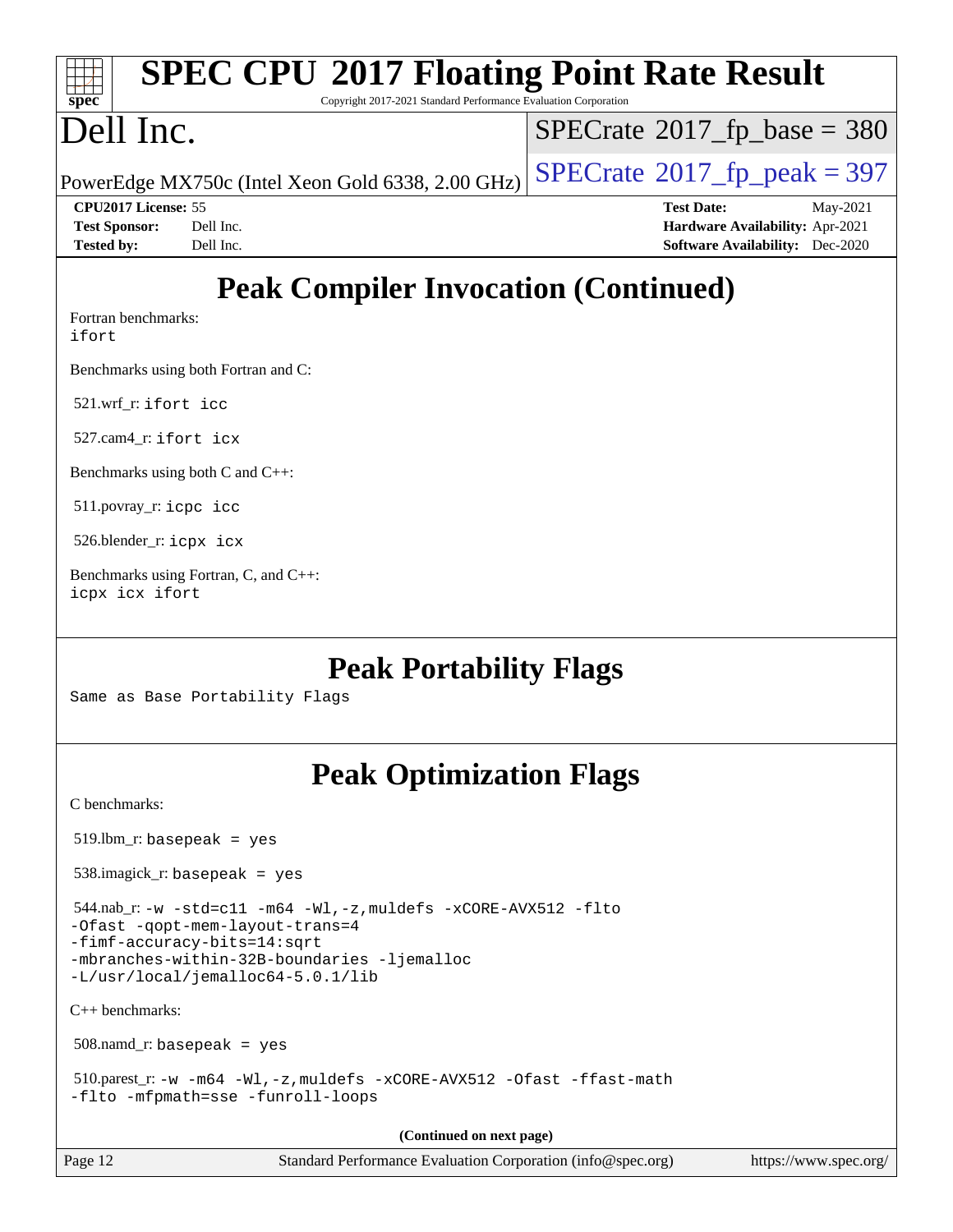## **[spec](http://www.spec.org/) [SPEC CPU](http://www.spec.org/auto/cpu2017/Docs/result-fields.html#SPECCPU2017FloatingPointRateResult)[2017 Floating Point Rate Result](http://www.spec.org/auto/cpu2017/Docs/result-fields.html#SPECCPU2017FloatingPointRateResult)** Copyright 2017-2021 Standard Performance Evaluation Corporation Dell Inc. PowerEdge MX750c (Intel Xeon Gold 6338, 2.00 GHz)  $\left|$  [SPECrate](http://www.spec.org/auto/cpu2017/Docs/result-fields.html#SPECrate2017fppeak)<sup>®</sup>[2017\\_fp\\_peak = 3](http://www.spec.org/auto/cpu2017/Docs/result-fields.html#SPECrate2017fppeak)97  $SPECTate$ <sup>®</sup>[2017\\_fp\\_base =](http://www.spec.org/auto/cpu2017/Docs/result-fields.html#SPECrate2017fpbase) 380 **[CPU2017 License:](http://www.spec.org/auto/cpu2017/Docs/result-fields.html#CPU2017License)** 55 **[Test Date:](http://www.spec.org/auto/cpu2017/Docs/result-fields.html#TestDate)** May-2021 **[Test Sponsor:](http://www.spec.org/auto/cpu2017/Docs/result-fields.html#TestSponsor)** Dell Inc. **[Hardware Availability:](http://www.spec.org/auto/cpu2017/Docs/result-fields.html#HardwareAvailability)** Apr-2021 **[Tested by:](http://www.spec.org/auto/cpu2017/Docs/result-fields.html#Testedby)** Dell Inc. **[Software Availability:](http://www.spec.org/auto/cpu2017/Docs/result-fields.html#SoftwareAvailability)** Dec-2020 **[Peak Optimization Flags \(Continued\)](http://www.spec.org/auto/cpu2017/Docs/result-fields.html#PeakOptimizationFlags)** 510.parest r (continued): [-qopt-mem-layout-trans=4](http://www.spec.org/cpu2017/results/res2021q2/cpu2017-20210524-26547.flags.html#user_peakCXXOPTIMIZE510_parest_r_f-qopt-mem-layout-trans_fa39e755916c150a61361b7846f310bcdf6f04e385ef281cadf3647acec3f0ae266d1a1d22d972a7087a248fd4e6ca390a3634700869573d231a252c784941a8) [-mbranches-within-32B-boundaries](http://www.spec.org/cpu2017/results/res2021q2/cpu2017-20210524-26547.flags.html#user_peakEXTRA_CXXOPTIMIZE510_parest_r_f-mbranches-within-32B-boundaries) [-ljemalloc](http://www.spec.org/cpu2017/results/res2021q2/cpu2017-20210524-26547.flags.html#user_peakEXTRA_LIBS510_parest_r_jemalloc_link_lib_d1249b907c500fa1c0672f44f562e3d0f79738ae9e3c4a9c376d49f265a04b9c99b167ecedbf6711b3085be911c67ff61f150a17b3472be731631ba4d0471706) [-L/usr/local/jemalloc64-5.0.1/lib](http://www.spec.org/cpu2017/results/res2021q2/cpu2017-20210524-26547.flags.html#user_peakEXTRA_LIBS510_parest_r_jemalloc_link_path64_1_cc289568b1a6c0fd3b62c91b824c27fcb5af5e8098e6ad028160d21144ef1b8aef3170d2acf0bee98a8da324cfe4f67d0a3d0c4cc4673d993d694dc2a0df248b) [Fortran benchmarks](http://www.spec.org/auto/cpu2017/Docs/result-fields.html#Fortranbenchmarks): 503.bwaves\_r: [-w](http://www.spec.org/cpu2017/results/res2021q2/cpu2017-20210524-26547.flags.html#user_peakFCLD503_bwaves_r_supress_warning_66fb2c4e5c1dd10f38bdd29623979399e5ae75ae6e5453792d82ef66afed381df4a8602f92cac8d2ea0fffa7b93b4b1ccb9ecad4af01c9b2fe338b2082ae3859) [-m64](http://www.spec.org/cpu2017/results/res2021q2/cpu2017-20210524-26547.flags.html#user_peakFCLD503_bwaves_r_m64-icc) [-Wl,-z,muldefs](http://www.spec.org/cpu2017/results/res2021q2/cpu2017-20210524-26547.flags.html#user_peakEXTRA_LDFLAGS503_bwaves_r_link_force_multiple1_b4cbdb97b34bdee9ceefcfe54f4c8ea74255f0b02a4b23e853cdb0e18eb4525ac79b5a88067c842dd0ee6996c24547a27a4b99331201badda8798ef8a743f577) [-xCORE-AVX512](http://www.spec.org/cpu2017/results/res2021q2/cpu2017-20210524-26547.flags.html#user_peakFOPTIMIZE503_bwaves_r_f-xCORE-AVX512) [-O3](http://www.spec.org/cpu2017/results/res2021q2/cpu2017-20210524-26547.flags.html#user_peakFOPTIMIZE503_bwaves_r_f-O3) [-ipo](http://www.spec.org/cpu2017/results/res2021q2/cpu2017-20210524-26547.flags.html#user_peakFOPTIMIZE503_bwaves_r_f-ipo) [-no-prec-div](http://www.spec.org/cpu2017/results/res2021q2/cpu2017-20210524-26547.flags.html#user_peakFOPTIMIZE503_bwaves_r_f-no-prec-div) [-qopt-prefetch](http://www.spec.org/cpu2017/results/res2021q2/cpu2017-20210524-26547.flags.html#user_peakFOPTIMIZE503_bwaves_r_f-qopt-prefetch) [-ffinite-math-only](http://www.spec.org/cpu2017/results/res2021q2/cpu2017-20210524-26547.flags.html#user_peakFOPTIMIZE503_bwaves_r_f_finite_math_only_cb91587bd2077682c4b38af759c288ed7c732db004271a9512da14a4f8007909a5f1427ecbf1a0fb78ff2a814402c6114ac565ca162485bbcae155b5e4258871) [-qopt-multiple-gather-scatter-by-shuffles](http://www.spec.org/cpu2017/results/res2021q2/cpu2017-20210524-26547.flags.html#user_peakFOPTIMIZE503_bwaves_r_f-qopt-multiple-gather-scatter-by-shuffles) [-qopt-mem-layout-trans=4](http://www.spec.org/cpu2017/results/res2021q2/cpu2017-20210524-26547.flags.html#user_peakFOPTIMIZE503_bwaves_r_f-qopt-mem-layout-trans_fa39e755916c150a61361b7846f310bcdf6f04e385ef281cadf3647acec3f0ae266d1a1d22d972a7087a248fd4e6ca390a3634700869573d231a252c784941a8) [-nostandard-realloc-lhs](http://www.spec.org/cpu2017/results/res2021q2/cpu2017-20210524-26547.flags.html#user_peakEXTRA_FOPTIMIZE503_bwaves_r_f_2003_std_realloc_82b4557e90729c0f113870c07e44d33d6f5a304b4f63d4c15d2d0f1fab99f5daaed73bdb9275d9ae411527f28b936061aa8b9c8f2d63842963b95c9dd6426b8a) [-align array32byte](http://www.spec.org/cpu2017/results/res2021q2/cpu2017-20210524-26547.flags.html#user_peakEXTRA_FOPTIMIZE503_bwaves_r_align_array32byte_b982fe038af199962ba9a80c053b8342c548c85b40b8e86eb3cc33dee0d7986a4af373ac2d51c3f7cf710a18d62fdce2948f201cd044323541f22fc0fffc51b6) [-auto](http://www.spec.org/cpu2017/results/res2021q2/cpu2017-20210524-26547.flags.html#user_peakEXTRA_FOPTIMIZE503_bwaves_r_f-auto) [-mbranches-within-32B-boundaries](http://www.spec.org/cpu2017/results/res2021q2/cpu2017-20210524-26547.flags.html#user_peakEXTRA_FOPTIMIZE503_bwaves_r_f-mbranches-within-32B-boundaries) [-ljemalloc](http://www.spec.org/cpu2017/results/res2021q2/cpu2017-20210524-26547.flags.html#user_peakEXTRA_LIBS503_bwaves_r_jemalloc_link_lib_d1249b907c500fa1c0672f44f562e3d0f79738ae9e3c4a9c376d49f265a04b9c99b167ecedbf6711b3085be911c67ff61f150a17b3472be731631ba4d0471706) [-L/usr/local/jemalloc64-5.0.1/lib](http://www.spec.org/cpu2017/results/res2021q2/cpu2017-20210524-26547.flags.html#user_peakEXTRA_LIBS503_bwaves_r_jemalloc_link_path64_1_cc289568b1a6c0fd3b62c91b824c27fcb5af5e8098e6ad028160d21144ef1b8aef3170d2acf0bee98a8da324cfe4f67d0a3d0c4cc4673d993d694dc2a0df248b) 549.fotonik3d\_r: basepeak = yes 554.roms\_r: Same as 503.bwaves\_r [Benchmarks using both Fortran and C](http://www.spec.org/auto/cpu2017/Docs/result-fields.html#BenchmarksusingbothFortranandC): 521.wrf\_r: [-prof-gen](http://www.spec.org/cpu2017/results/res2021q2/cpu2017-20210524-26547.flags.html#user_peakPASS1_CFLAGSPASS1_FFLAGSPASS1_LDFLAGS521_wrf_r_prof_gen_5aa4926d6013ddb2a31985c654b3eb18169fc0c6952a63635c234f711e6e63dd76e94ad52365559451ec499a2cdb89e4dc58ba4c67ef54ca681ffbe1461d6b36)(pass 1) [-prof-use](http://www.spec.org/cpu2017/results/res2021q2/cpu2017-20210524-26547.flags.html#user_peakPASS2_CFLAGSPASS2_FFLAGSPASS2_LDFLAGS521_wrf_r_prof_use_1a21ceae95f36a2b53c25747139a6c16ca95bd9def2a207b4f0849963b97e94f5260e30a0c64f4bb623698870e679ca08317ef8150905d41bd88c6f78df73f19)(pass 2) [-xCORE-AVX512](http://www.spec.org/cpu2017/results/res2021q2/cpu2017-20210524-26547.flags.html#user_peakCOPTIMIZE521_wrf_r_f-xCORE-AVX512) [-O3](http://www.spec.org/cpu2017/results/res2021q2/cpu2017-20210524-26547.flags.html#user_peakCOPTIMIZE521_wrf_r_f-O3) [-ipo](http://www.spec.org/cpu2017/results/res2021q2/cpu2017-20210524-26547.flags.html#user_peakCOPTIMIZE521_wrf_r_f-ipo) [-no-prec-div](http://www.spec.org/cpu2017/results/res2021q2/cpu2017-20210524-26547.flags.html#user_peakCOPTIMIZE521_wrf_r_f-no-prec-div) [-qopt-prefetch](http://www.spec.org/cpu2017/results/res2021q2/cpu2017-20210524-26547.flags.html#user_peakCOPTIMIZE521_wrf_r_f-qopt-prefetch) [-ffinite-math-only](http://www.spec.org/cpu2017/results/res2021q2/cpu2017-20210524-26547.flags.html#user_peakCOPTIMIZE521_wrf_r_f_finite_math_only_cb91587bd2077682c4b38af759c288ed7c732db004271a9512da14a4f8007909a5f1427ecbf1a0fb78ff2a814402c6114ac565ca162485bbcae155b5e4258871) [-qopt-multiple-gather-scatter-by-shuffles](http://www.spec.org/cpu2017/results/res2021q2/cpu2017-20210524-26547.flags.html#user_peakCOPTIMIZE521_wrf_r_f-qopt-multiple-gather-scatter-by-shuffles) [-qopt-mem-layout-trans=4](http://www.spec.org/cpu2017/results/res2021q2/cpu2017-20210524-26547.flags.html#user_peakCOPTIMIZE521_wrf_r_f-qopt-mem-layout-trans_fa39e755916c150a61361b7846f310bcdf6f04e385ef281cadf3647acec3f0ae266d1a1d22d972a7087a248fd4e6ca390a3634700869573d231a252c784941a8) [-mbranches-within-32B-boundaries](http://www.spec.org/cpu2017/results/res2021q2/cpu2017-20210524-26547.flags.html#user_peakEXTRA_COPTIMIZEEXTRA_FOPTIMIZE521_wrf_r_f-mbranches-within-32B-boundaries) [-nostandard-realloc-lhs](http://www.spec.org/cpu2017/results/res2021q2/cpu2017-20210524-26547.flags.html#user_peakEXTRA_FOPTIMIZE521_wrf_r_f_2003_std_realloc_82b4557e90729c0f113870c07e44d33d6f5a304b4f63d4c15d2d0f1fab99f5daaed73bdb9275d9ae411527f28b936061aa8b9c8f2d63842963b95c9dd6426b8a) [-align array32byte](http://www.spec.org/cpu2017/results/res2021q2/cpu2017-20210524-26547.flags.html#user_peakEXTRA_FOPTIMIZE521_wrf_r_align_array32byte_b982fe038af199962ba9a80c053b8342c548c85b40b8e86eb3cc33dee0d7986a4af373ac2d51c3f7cf710a18d62fdce2948f201cd044323541f22fc0fffc51b6) [-auto](http://www.spec.org/cpu2017/results/res2021q2/cpu2017-20210524-26547.flags.html#user_peakEXTRA_FOPTIMIZE521_wrf_r_f-auto) [-L/usr/local/jemalloc64-5.0.1/lib](http://www.spec.org/cpu2017/results/res2021q2/cpu2017-20210524-26547.flags.html#user_peakEXTRA_LIBS521_wrf_r_jemalloc_link_path64_1_cc289568b1a6c0fd3b62c91b824c27fcb5af5e8098e6ad028160d21144ef1b8aef3170d2acf0bee98a8da324cfe4f67d0a3d0c4cc4673d993d694dc2a0df248b) [-ljemalloc](http://www.spec.org/cpu2017/results/res2021q2/cpu2017-20210524-26547.flags.html#user_peakEXTRA_LIBS521_wrf_r_jemalloc_link_lib_d1249b907c500fa1c0672f44f562e3d0f79738ae9e3c4a9c376d49f265a04b9c99b167ecedbf6711b3085be911c67ff61f150a17b3472be731631ba4d0471706)  $527$ .cam $4$ \_r: basepeak = yes [Benchmarks using both C and C++](http://www.spec.org/auto/cpu2017/Docs/result-fields.html#BenchmarksusingbothCandCXX): 511.povray\_r: [-prof-gen](http://www.spec.org/cpu2017/results/res2021q2/cpu2017-20210524-26547.flags.html#user_peakPASS1_CFLAGSPASS1_CXXFLAGSPASS1_LDFLAGS511_povray_r_prof_gen_5aa4926d6013ddb2a31985c654b3eb18169fc0c6952a63635c234f711e6e63dd76e94ad52365559451ec499a2cdb89e4dc58ba4c67ef54ca681ffbe1461d6b36)(pass 1) [-prof-use](http://www.spec.org/cpu2017/results/res2021q2/cpu2017-20210524-26547.flags.html#user_peakPASS2_CFLAGSPASS2_CXXFLAGSPASS2_LDFLAGS511_povray_r_prof_use_1a21ceae95f36a2b53c25747139a6c16ca95bd9def2a207b4f0849963b97e94f5260e30a0c64f4bb623698870e679ca08317ef8150905d41bd88c6f78df73f19)(pass 2) [-xCORE-AVX512](http://www.spec.org/cpu2017/results/res2021q2/cpu2017-20210524-26547.flags.html#user_peakCOPTIMIZECXXOPTIMIZE511_povray_r_f-xCORE-AVX512) [-O3](http://www.spec.org/cpu2017/results/res2021q2/cpu2017-20210524-26547.flags.html#user_peakCOPTIMIZECXXOPTIMIZE511_povray_r_f-O3) [-ipo](http://www.spec.org/cpu2017/results/res2021q2/cpu2017-20210524-26547.flags.html#user_peakCOPTIMIZECXXOPTIMIZE511_povray_r_f-ipo) [-no-prec-div](http://www.spec.org/cpu2017/results/res2021q2/cpu2017-20210524-26547.flags.html#user_peakCOPTIMIZECXXOPTIMIZE511_povray_r_f-no-prec-div) [-qopt-prefetch](http://www.spec.org/cpu2017/results/res2021q2/cpu2017-20210524-26547.flags.html#user_peakCOPTIMIZECXXOPTIMIZE511_povray_r_f-qopt-prefetch) [-ffinite-math-only](http://www.spec.org/cpu2017/results/res2021q2/cpu2017-20210524-26547.flags.html#user_peakCOPTIMIZECXXOPTIMIZE511_povray_r_f_finite_math_only_cb91587bd2077682c4b38af759c288ed7c732db004271a9512da14a4f8007909a5f1427ecbf1a0fb78ff2a814402c6114ac565ca162485bbcae155b5e4258871) [-qopt-multiple-gather-scatter-by-shuffles](http://www.spec.org/cpu2017/results/res2021q2/cpu2017-20210524-26547.flags.html#user_peakCOPTIMIZECXXOPTIMIZE511_povray_r_f-qopt-multiple-gather-scatter-by-shuffles) [-qopt-mem-layout-trans=4](http://www.spec.org/cpu2017/results/res2021q2/cpu2017-20210524-26547.flags.html#user_peakCOPTIMIZECXXOPTIMIZE511_povray_r_f-qopt-mem-layout-trans_fa39e755916c150a61361b7846f310bcdf6f04e385ef281cadf3647acec3f0ae266d1a1d22d972a7087a248fd4e6ca390a3634700869573d231a252c784941a8) [-mbranches-within-32B-boundaries](http://www.spec.org/cpu2017/results/res2021q2/cpu2017-20210524-26547.flags.html#user_peakEXTRA_COPTIMIZEEXTRA_CXXOPTIMIZE511_povray_r_f-mbranches-within-32B-boundaries) [-L/usr/local/jemalloc64-5.0.1/lib](http://www.spec.org/cpu2017/results/res2021q2/cpu2017-20210524-26547.flags.html#user_peakEXTRA_LIBS511_povray_r_jemalloc_link_path64_1_cc289568b1a6c0fd3b62c91b824c27fcb5af5e8098e6ad028160d21144ef1b8aef3170d2acf0bee98a8da324cfe4f67d0a3d0c4cc4673d993d694dc2a0df248b) [-ljemalloc](http://www.spec.org/cpu2017/results/res2021q2/cpu2017-20210524-26547.flags.html#user_peakEXTRA_LIBS511_povray_r_jemalloc_link_lib_d1249b907c500fa1c0672f44f562e3d0f79738ae9e3c4a9c376d49f265a04b9c99b167ecedbf6711b3085be911c67ff61f150a17b3472be731631ba4d0471706) 526.blender\_r: basepeak = yes [Benchmarks using Fortran, C, and C++:](http://www.spec.org/auto/cpu2017/Docs/result-fields.html#BenchmarksusingFortranCandCXX) 507.cactuBSSN\_r: basepeak = yes [The flags files that were used to format this result can be browsed at](tmsearch) [http://www.spec.org/cpu2017/flags/Intel-ic2021-official-linux64\\_revA.html](http://www.spec.org/cpu2017/flags/Intel-ic2021-official-linux64_revA.html) <http://www.spec.org/cpu2017/flags/Dell-Platform-Flags-PowerEdge-Intel-ICX-rev1.1.html>